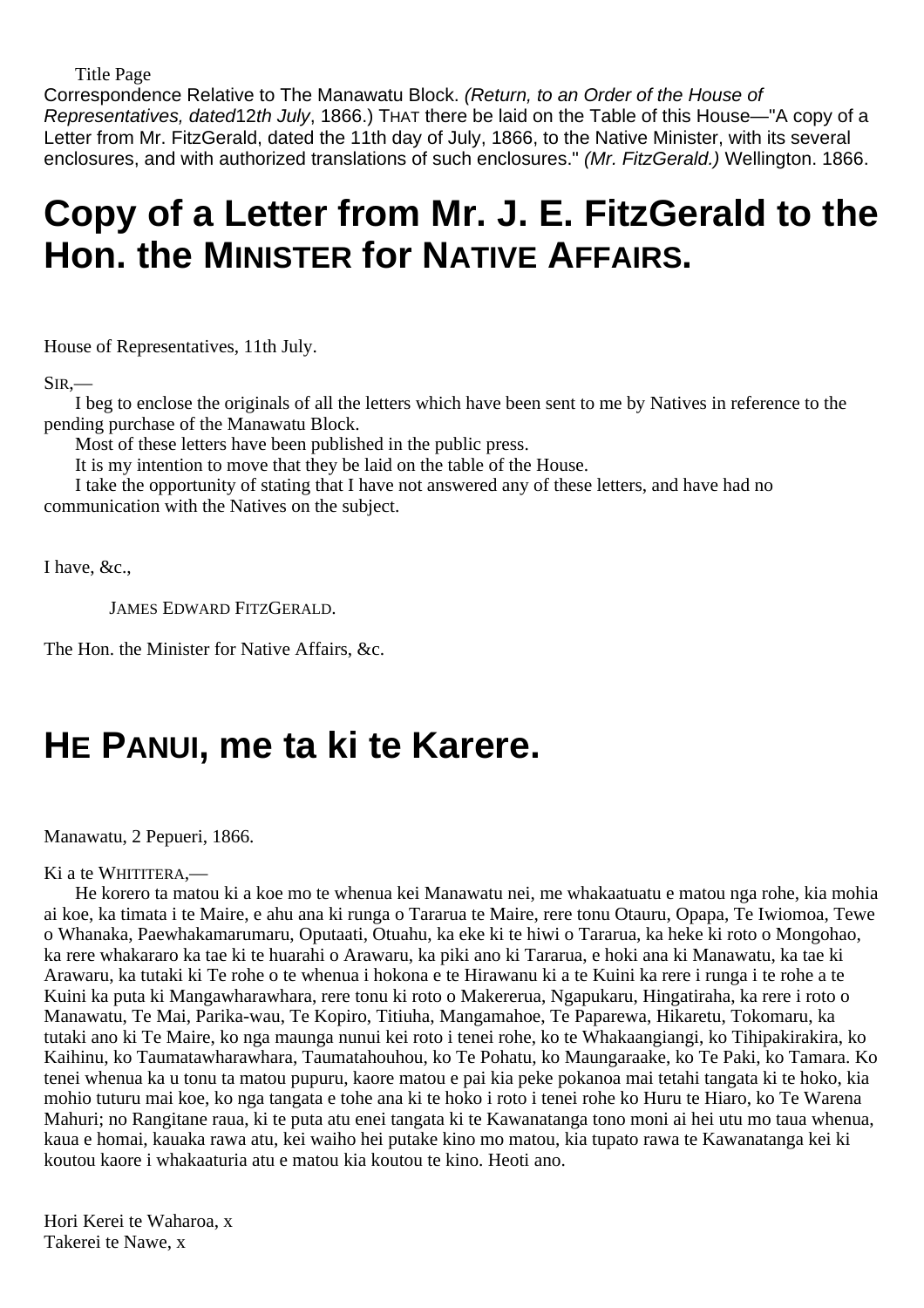Neri Puratahi, Henere te Herekau, Te Aomarere te Puna, Epiha te Rimunui, Nelson te Whare, Arapere Tukuwhare, Moroawati Kiharoa, Hoani te Puna, Te Kemara Ahitara, Hakopa te Umu, x Paramena Pehitawe, Kirihipu te Poa, Wirihana te Ahuta, Nopera te Herekau, Taipo, Kereama Ngawaka, x Te Teira nga Pawa, Te Waka Tukuhare, x Iharaira Pikitia, x Karauria te Karangapa, x Te Hira Ruatoi, x Paneta Haereora, x Arama Haereora, x Arapata Whanga, Mira Tuhera, Akatohe Tututahi.

Ki a hohoro tonu to tuku ki te Perehi kia kite nga Pakeha katoa me nga Maori hoki.

### **[TRANSLATION.]A NOTIFICATION; let it be printed in the Press (Karere.)**

Manawatu, 2nd February, 1866.

### To Mr. FITZGERALD,—

This is a word to you about the land at Manawatu, here; we will describe the boundaries, so that you may know. Commencing at Te Maire, thence towards the summit of Tararua, from Te Maire to Otauru, Opapa, Te Iwiomoa, Tewe o whanaka, Paewhaka Marumaru, Oputaati, Otuahu, on to the saddle of Tararua, thence going down into Mongohao, thence downwards as far as the Arawaru road, then it goes again up to Tararua, and returns to Manawatu; proceeding to Arawaru it joins the boundary of the land sold by Hirawanu to the Queen, thence along the Queen's boundary to Mangawharawhara, thence going along in the midst of Makererua, Ngapukaro, Hingatiraha, thence along the course of the Manawatu, Te Mai, Parikawau, Te Kopiro, Titiuha, Mangamahoe, Te Paparewa Hikaretu, Tokomaru, here it meets Te Maire (the commencing point.) The great mountains within these boundaries are—Te Whakaangiangi Tihipakirakira, Kaihinu, Taumatawharawhara, Taumatahouhou, Te Pohatu, Maungaarake, Te Paki, and Tamaro. This land we will continue to hold fast to. We do not like that any man should without right offer it for sale; do you be certainly informed the men who are so urgent to sell within these boundaries are, Huru te Hiaro and To Warena Mahuri; they are of Rangitane. If these men go to the Government and ask for money in payment for that land, let it on no account be given them lest it become a cause of evil amongst us; let the Government be very cautious; think not that we will not let you know of the evil.

(Here follow 27 signatures.)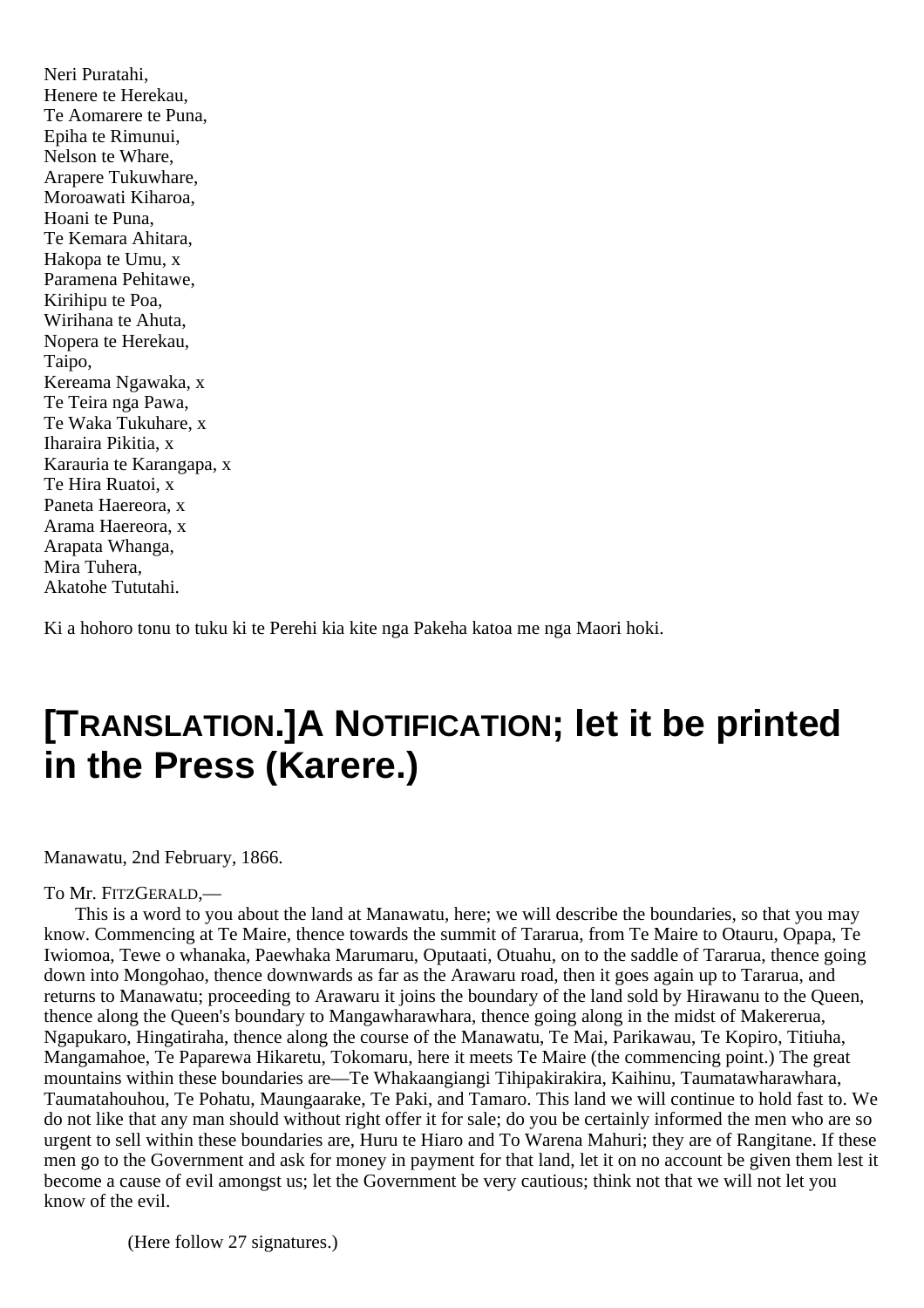Be quick in sending this to the Press (te Perehi) so that all the Pakehas may see it, and the Maoris also.

Takapu, Whare Houkamau, April, 5, 6, 7, 8, 9, 10, 11, 12, 13, 14.

KI TE KARERE MAORI,—

Ko ta matou kupu tuturu, ki te kanohi o te Petatone me nga pakeha katoa o nga awa nei, ko te kupu tuatahi, e Takuta Petatone, e hara i te pupuri hou ta Ngatiraukawa i tenei taha o Rangitikei; no mua no Kawana Kerei raua ko te Makarini, na matou i ata whakahoki atu ko tera taha mo te hiahia o Ngatiapa, riro marama atu i a Kawana tera taha; mau marama iho tenei taha; muri iho ko Ma, raua ko Kawana Paraone, ka tohe ano a Herangi kia Ngatiapa, Kaore te Kawana Paraone i rongo ki te reo o Ngatiapa, whakaritea ake e au ko Manawatu ki tenei Kawana, ko Rangitikei kia Kawana Kerei, Kaore he kupu pena a era Kawana me rongo koe ki te reo o Whanganui o Ngatiapa, e he ana E ono tangata rangatira o te iwi nana i whakaputa aua kupu, Kaore he kupu utu a te Petatone mo enei kupu, ko te kupu eka eka o te whenua i utua tera, ko te Kooti whakawa i utua e ia, kaore te mana o era Kawana i whakahokia e ia ki te kupu whakahe ki te kupu whakapia ranei ko nga kupu hou tana i utu mai, ko te Kooti.

Na matou i whakaputa enei kupu.

Parakaia te Pouepa, Matene te Whiwhi, Paranihi te Tau, Wiriharai te Ngira, Epiha te Riu, Heremia Puke, Henere te Herekau, Nepia Taratoa, Aperahama te Huru.

Me ata mahi pai, kaua e tua muru.

## **[TRANSLATION.]To the Maori Messenger (Karere Maori.)**

Takapu Houkamau's House, April 5, 6, 7, 8, 9, 10, 11, 12, 13, 14.

This was our fixed determination expressed in the presence of Dr. Featherston and all the Europeans of these rivers. This was the first word.

Dr. Featherston,—"This holding fast of Ngatiraukawa to this side of Rangitikei is not a new thing; it existed long ago, at the time of Governor Grey and Mr. McLean. We quietly gave up the other side (of Rangitikei) to the desire of Ngatiapa; that went in a clear manner to the Governor. This side was retained in a clear manner. After that time it was Mr. McLean and Governor Browne. Searaneke again urged upon Ngatiapa. Governor Browne did not hearken to the voice of Ngatiapa. I settled about Manawatu to this Governor, and Rangitikei to Governor Grey. There was no such word of those Governor's (as this of yours) if you hearken to the voice of Whanganui and Ngatiapa it will be wrong."

Six men, chiefs of the tribe, expressed these words. Dr. Featherston made no reply to these words. The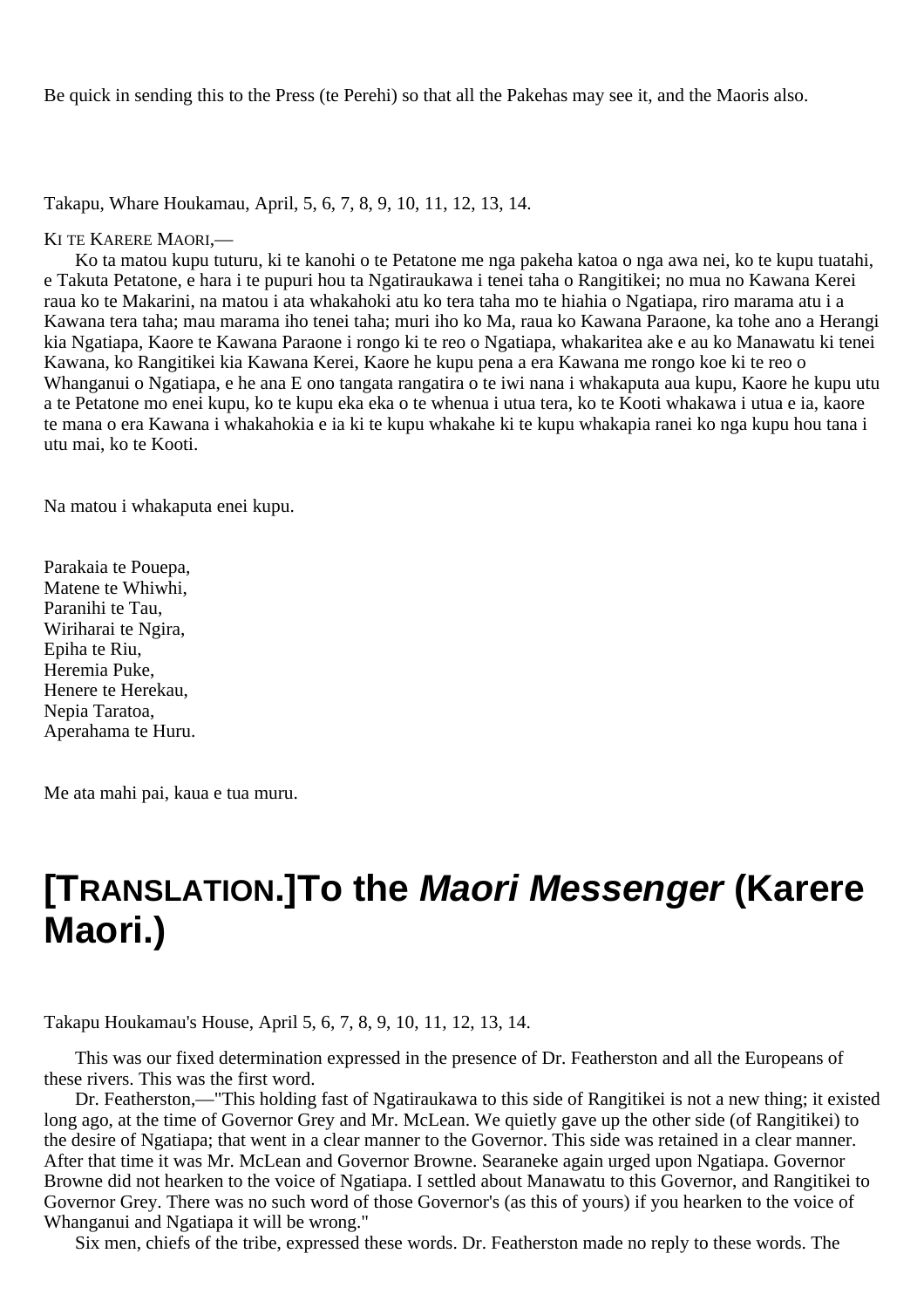word in respect of surveying the land— that was replied to. The words respecting the Land Court, he replied to. He said nothing either in praise of, or depreciating to, the decision of the other Governors. The words regarding recent measures (such as the Land Court) he replied to.

We gave expression to these words.

(Here follow 19 signatures.)

Let it be done in a proper manner, not in a way resembling a taking by force.

#### Manawatu, 14 Aperira, 1866.

#### Ki TE RUNANGA,—

Ko te kupu pupuri tena i ki nui atu ai kia te Petatone, te tuatahi, ko tenei taha o Rangitikei i puritia e au i te ringaringa o Kawana Kerei, o te Makarini, ara o Ngatiapa, a whakaotia atu e au ko tera taha ki tera Kawana, muri iho ko Kawana Paraone, ka tohe ano ki Rangitikei, ki Manawatu, whakaaetia ana e au, ko te Awahou, ko te Ahuoturanga, kua rite nga hiahia o nga iwi nei, ki tenei Kawana, ki tera Kawana kua mutu te hiahia hoko whenua ki a te Kuini: ko toku manawa tenei e tohia nei e koe, he pupuri anake te kupu e man nei, kaore e pai kia hoatu tenei wahi iti ki a koe, ko te kupu tonu tena a Ngatiraukawa ki a te Petatone, i te rima o Aperira: ko te tuatoru o nga kupu, ma te Kooti whakawa anake ka marama ai tenei whenua, ko tenei te mea e taria nei e matou, no te tekau ma wha o nga ra ka utua e te Petatone, i marama ano ana kupu korero ki nga iwi e wha, ko tana whakataunga i te he kia matou, he kupu hou: e waru rau o Wanganui, e rua rau o Ngatiapa, ko Rangitane, ko Muaupoko, kotahi rau, ko kouton e Ngatiraukawa he hawhe, he iti, tetahi kupu a te Petatone, i haere tahi matou ko enei iwi ki te whawhai ki nga iwi tutu i runga i te mana o Te Kuini, kua whakaae ratou me hoko, kua pai au ki ta ratou, kei taku ringa tenei whenua e mau ana, na, whakahengia ana e matou ana kupu, he muru Maori tau i to matou whenua, kaore nga waru rau o Whanganui i tenei hui, ka whakahua kau koe i te kupu taurangi hei whakawehiwehi, ka mea ia heoi ano kua oti ka hoatu i au te moni ki te tuku whenua, ka ki atu matou ka he ka puritia e au toku ake whenua ekore au e tango i to moni penei tonu to kupu a nga tangata katoa.

Ngatiraukawa, Ngatiwhakatere, Ngatihuia, Te Mateawa, Ngatipikiahu, Ngatikahoro,

Ngatiparewahawaha, Ngatiterangi, Ngatiturangi, Ngatikauwhata, Ngatirakau, Parakaia te Ponepa, Henere te Herekau.

## **[Translation.]**

Manawatu, 14th April, 1866.

TO THE ASSEMBLY,—

That is the word expressing our intention to hold fast to the land which was publicly spoken to Dr. Featherston. First: This side of Rangitikei I kept back from the hand of Governor Grey and Mr. McLean, that is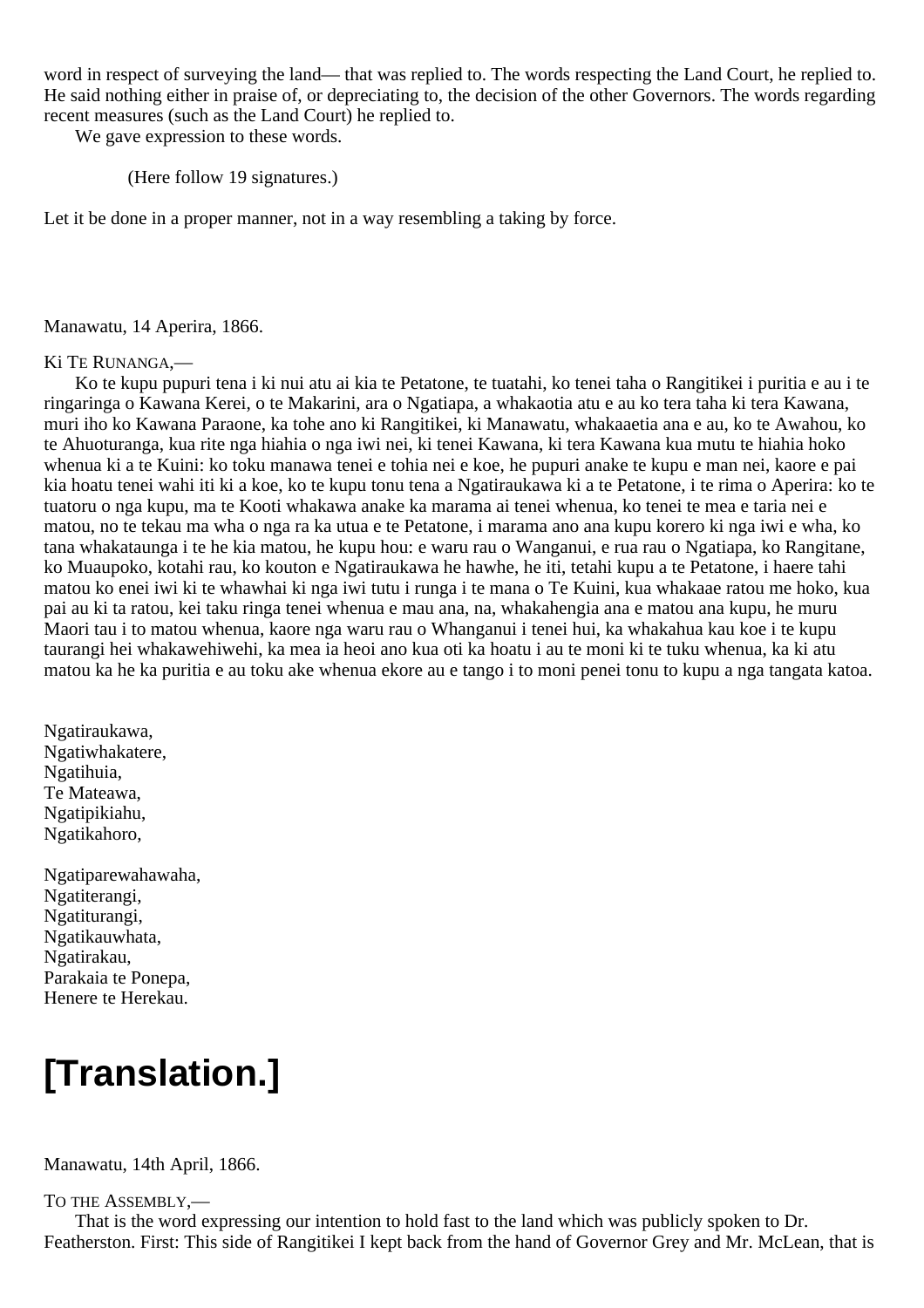to say from Ngatiapa, and I surrendered the other side to that Governor. After that Governor Browne urged (upon us to sell) Rangitikei and Manawatu. I agreed to sell Te Awahou and Te Ahuoturanga; the desires of these tribes were accomplished (in respect of the sale of those lands) to this Governor and that Governor, the desire to sell land to the Queen has ceased. This is my heart's core that you are striving to obtain. "We do not like to give up this small piece to you," that was the constant word of Ngatiraukawa to Dr. Featherston on the 5th of April. The third word was to the effect that the Land Court alone could solve the difficulty attending this land. This is what we are waiting for.

On the 14th of April Dr. Featherston made answer to us. His words were clear to the four tribes. His attaching blame to us was a new word. There are eight hundred of Whanganui, there are two hundred of Ngatiapa, Rangitane and Muaupoko are one hundred; but you O Ngatiraukawa are a half— a small portion. Another word of Dr. Featherston's was—"We went together with these tribes to fight against the rebel tribes upon the authority of the Queen: they have consented to the sale. I have agreed to their (proposal). This land is in my hand." Now we objected to his word: "Your doing is simply taking our land by force. The eight hundred of Whanganui are not present at this meeting. You utter your mysterious words (kupu taurangi) to intimidate us." He replied: "That is all. It is done. I will give the money to the sellers." We answered: "It is wrong. I will hold on to my own land for ever. I will not take your money." This was always the word of all the people.

(Here follow the signatures.)

### Manawatu, 16 Aperira, 1866.

Ko nga kupu enei i whakapuakina nuitia kia te Petatone i te 5 o Aperira. Ko nga kupu pupuru tenei a Ngatiraukawa mo Rangitikei. E koro e te Petatone kia ata whakarongo mai kia pai to mahi ki nga tangata i roto i tou Huparitenatitanga i hokona ano e Ngatiapa tenei whenua i mua purutia iho e Ngatiraukawa mau ake tukua atu ana ko tera taha o Rangitikei riro atu i a Kawana Kerei, ka rite te hiahia o Ngatiapa, ka takoto tonu te paenga ko te Awa o Rangitikei. Muri iho ka hokona e Ihakara a Manawatu whakaaetia ana e Ngatiraukawa tana hiahia ka riro atu a Manawatu i a Kawana Paraone whakatakotoria ana te rohe ko Kaiiwi rere tonu ki Omarupapako rere tonu ki Pakingahau ka mutu i reira he rohe tuturu tenei. Muri iho ka hokona ano e te Hirawanu a runga o Manawatu whakaaetia ana e Ngatiraukawa ka riro a reira i a Kawana Kerei i tona hokinga tuarua mai ki Niu Tireni ka rite to te Hirawanu hiahia whakatakotoria ana te Rohe ko Mangawharawhara, te Rotopiko, Paripuwha i runga o Oroua ka mutu he rohe tuturu tenei. Ko tenei whenua e hokona nei e koe e kore e tukua atu e matou, kia hokona e koe kore rawa hei oranga mo matou a konei me ata ekaeka marire ma matou ano e utu te Pakeha, mana te Kapehu e hapai ko matou ano hei hoa mona. Kore rawa i utua e Petatone enei korero a matou.

I te 12 o Aperira ka tu ano matou (Ngatiraukawa) ki te aroaro, o te Petatone, whakapuaki ai i nga kupu nunui rawa.

E koro, e te Petatone, kauaka koe e hoko pokanoa i to matou whenua, kei he koe, me he mea, he raru raru kei to matou whenua, me waiho ki a takato pai ana ma te Kooti Whakawa e mahi, kia pai ai te mutunga iho, no te mea kua rite te Kooti Whakawa mo nga whenua Maori, kauaka e hutia kohamotia e koe, kei hinga kino he mate te tukunga iho. E kore ano hoki to matou whenua e makere kia hokona e koe, kore rawa atu, kaore he mahi i oti i te kino, kia rite ano i nga tangata e noho ana i runga i taua whenua katahi ka oti.

Ka utua mai e Petatone, e 800 rau o Whanganui, e 200 rau o Ngatiapa, kotahi 100, o Rangitane, o Muaupoka, ko nga Iwi enei, i haere tahi matou, ki te Whawhai ki nga iwi kino, kua whakaae nei ratou ki a hokona, kua riro mai i au tena whenua, maku e hoatu te moni ki a ratou.

Ka utua e Ngatiraukawa. Ka purutia e matou o matou whenua ake, ekore matou e tango i to moni.

I te 16 o Aperira, ka puaki ano a matou kupu kia a Petatone.

Whakarongo mai e Petatone, kauaka e homai o moni ki nga kai hoko whenua engari ekaekaia te whenua kia kite koe i te whenua o ena tangata e hoko na, katahi to mahi ka tika. Kei hoatu kau o moni i te tuatahi ki te kai hoko whenua, muri iho ka haere koe ki te to i to tini, ki runga i o matou whenua, ekore to tini e tau, ka pana haeretia, riri kau noa iho koe te Pakeha, no te mea ka tango Maori koe i to matou whenua; Purutia atu o moni kei waiho hei whakatupu kino a ka raru nga tangata o konei i a koe.

NA HENERE TE HEREKAU, HARE HEMI TAHARAPE.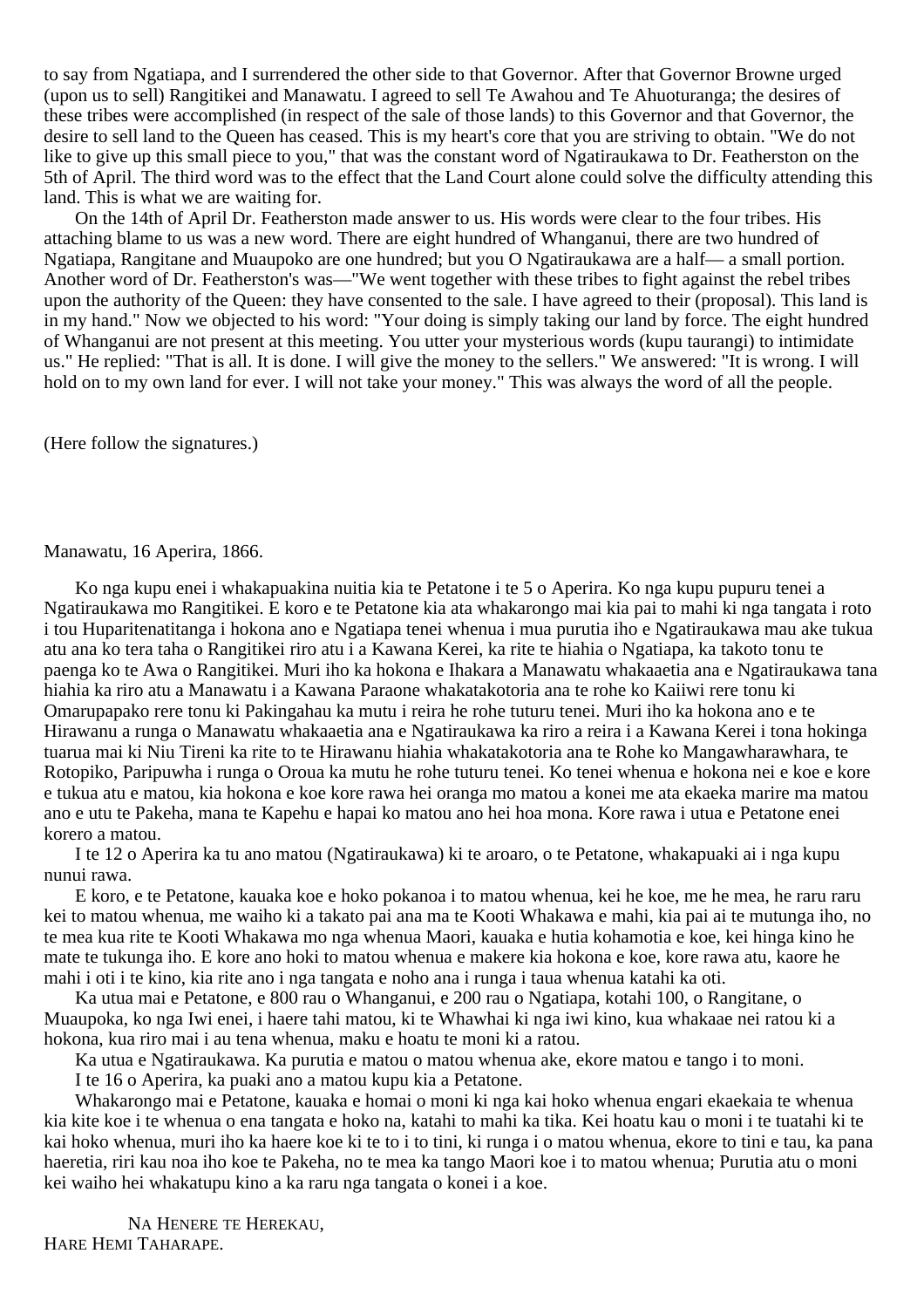## **[Translation.]**

#### Manawatu, 16th April, 1866.

These are the words which were publicly spoken to Dr. Featherston on the 5th of April. These are the words of Ngatiraukawa, expressing their determination to hold fast to Rangitikei.

Sir, Dr. Featherston, hearken attentively (to what we say); deal fairly by the people within the Province of which you are Superintendent. This same land was sold by Ngatiapa formerly, but it was withheld by Ngatiraukawa, and so kept back; but they allowed the sale of the other side, and it was sold to Governor Grey—so the desire of Ngatiapa was accomplished, the boundary still lay—the river of Rangitikei. After that, Ihakara sold Manawatu. Ngatiraukawa acceded to his wish, and Manawatu was sold to Governor Browne. The boundary was then laid down, from Kaiiwi, thence to Omarupapako, thence to Pakingahau; there the boundary ended. This is a lasting boundary. After this, Hirawanu sold Upper Manawatu. It was agreed to by Ngatiraukawa, and that portion was sold to Governor Grey after his second coming to New Zealand. Te Hirawanu's desire was accomplished, and the boundary laid down from Mangawharawhara to Rotopiko, to Paripuwha on the Oroua where it ends. This is a lasting boundary; this is the land which you are buying. We will not at all allow it to be sold to you; no, by no means. This is to be a place of residence for ourselves to be carefully surveyed (subdivided). We ourselves will pay the pakeha (the surveyor); he shall carry the compass, and we ourselves will assist him.

Dr. Featherston made no reply whatever to these words.

On the 12th of April, we (Ngatiraukawa) again stood up in the presence of Dr. Featherston, and gave expression to words of the greatest import.

Sir, Dr. Featherston, do not you of your own accord buy our land lest you be wrong. If there is trouble on our land, let it be left well alone for the Land Court to decide, so that it may end well—for a Court has been appointed to adjudicate in questions of Maori land—do not you act in a manner resembling seizing by the back of the head, lest a bad fall be the consequence, and the result be disastrous. Neither will our land be permitted (by us) to be bought by you; no, not at all. No work has been completed which was conducted in an improper manner; but when it has been acceded to by the people who dwell upon that land, then will it be completed.

Dr. Featherston replied: 800 of Wanganui, 200 of Ngatiapa, 100 of Rangitane and Muaupoko— these are the tribes which went together with us to fight the rebel tribes—they have consented to the sale; that land is now in my possession; I will hand the money over to them.

Ngatiraukawa answered: We will hold fast to our own land; we will not take your money.

On the 16th of April, we again addressed ourselves to Dr. Featherston: Hearken, Dr. Featherston. Do not you give your money to the sellers of land; rather survey the land so that you may see which land belongs to those persons who are selling, lest you give your money at the first to the land sellers, and afterwards when you go to draw your chain over our land, your chain will not light down upon the ground because of our driving it off; and you, the Pakeha, will be angry, because you are simply taking away our land by force. Keep back your money lest you sow the seed of evil, and the people of this place get into trouble through you.

HENERE TE HEREKAU, HARE HEMI TAHARAPI.

30 Aperira, 1866.

#### KI A WHITITERA,—

Tena koe. Kua kite au i ta matou Pukapuka o te 14 e Aperira, i kite au ki roto ki te Nupepa o Poneke o te 28 o Aperira. E ki ana taua Pukapuka, ko taku waha i nui ki te korero mo te pupuru Whenua ko taku ringaringa kua tuhituhi ki te Pukapuka tuku whenua, he tito rawa tenei korero, o te Nupepa o Poueke; kei runga tonu au o te pupuru whenua, kore rawa taku ringa i mau atu ki te pene kaore i tuhituhi kaore hoki au i kite i taua pukapuka.

Ko tetehi kupu hoki o taua Nupepa, e ki ana, kaore ano i mutu nga korero, tuhituhia kautia ta matou Pukapaka, o te 14 o Aperira, he tito rawa tenei kupu o te Nupepa ko te ahiahi tenei o te Hatarei te 14 o Aperira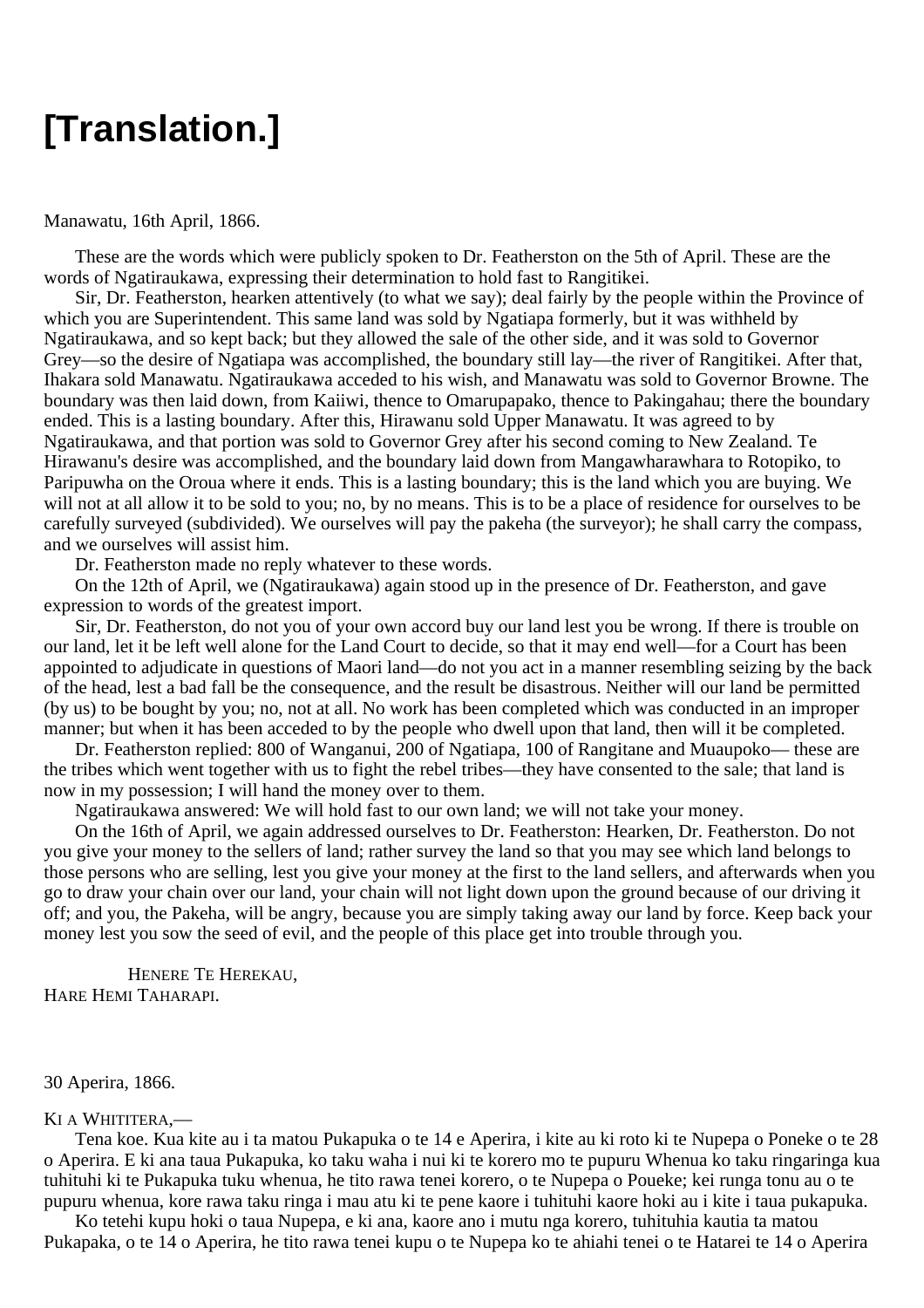ko te ra tenei i utua ai a matou korero e te Petatona, whakamutua rawatia nga waha o te pupuru whenua kei hamumu heoti te korero i whakatuwheratia e te Petatona, i taua ahi-ahi ko ta ratou korero ko te tuku whenua kia nui ake te moni kia iti iho ranei kore rawa he korero i toe. E tika ana pea ko a ratou korerotanga ko ana hoa tuku whenua i te Ratapu ko wai hoki matou ko nga tangata whakapono ka rongo atu kaore hoki he ritenga i a matou o tera korero, o te whakari-terite moni kia nui ake ranei kia iti iho ranei, e uru kau atu ai matou ki tera korero. I te ata o te 16 ka pakaru katoa nga tangata. Heoti ano.

NA HENERE TE HEREKAU.

# **[Translation.]**

30th April, 1866.

TO MR. FITZGERALD,—

Salutations to you. I have seen our letter of the 14th of April. I saw it in the Wellington newspaper of the 28th April. That paper says that my mouth was large to speak in favour of holding the land, but that my hand had signed the paper selling the land. This statement of the Wellington paper is utterly false. I am always upon the anti-selling side; my hand did not grasp the pen; I did not write; nor did I even see that document.

Another word of that newspaper also states that, before all the words had been spoken we wrote our letter of the 14th April. This word of the newspaper is utterly false. On the evening of Saturday, the 14th of April—this was the day on which Dr. Featherston replied to our word— the mouths of all the holders back of the land had been closed, lest they should speak. The only question opened by Dr. Featherston that evening was their word regarding the sale of the land and the amount to be paid, whether it was to be greater or less. There was not one word left unsaid. Perhaps, however, it may have been that he entered into conversation with his friends on the subject of land selling on the Sunday; and how could we, being men of religious tendencies, hear what they had to say. We had nothing to do with that word of fixing the amount of the purchase money that we should join with them in discussing it.

On the morning of the 16th the meeting broke up. That is all.

HENERE TE HEREKAU.

Otaki, 9 Mei, 1866.

KI A PETATONE,—

Tena koe. Kua kite au i toku ingoa i te Nupepa. E hara i au i tuhi toku ingoa, engari he mea pokanoa na Parakaia, kaore au i kite, kaore au i tuhi ho mea pokanoa toku ingoa ki te Nupepa. Heoti ano.

NA MATENE TE WHIWHI.

# **[Translation.]**

Otaki, 9th May, 1866.

To Dr. Featherston,—

Salutations to you. I have seen my name in the newspapers. It was not I who wrote my name; rather did Parakaia write it of his own accord. I did not see. I did not write. My name was written without my permission in the newspapers. That is all.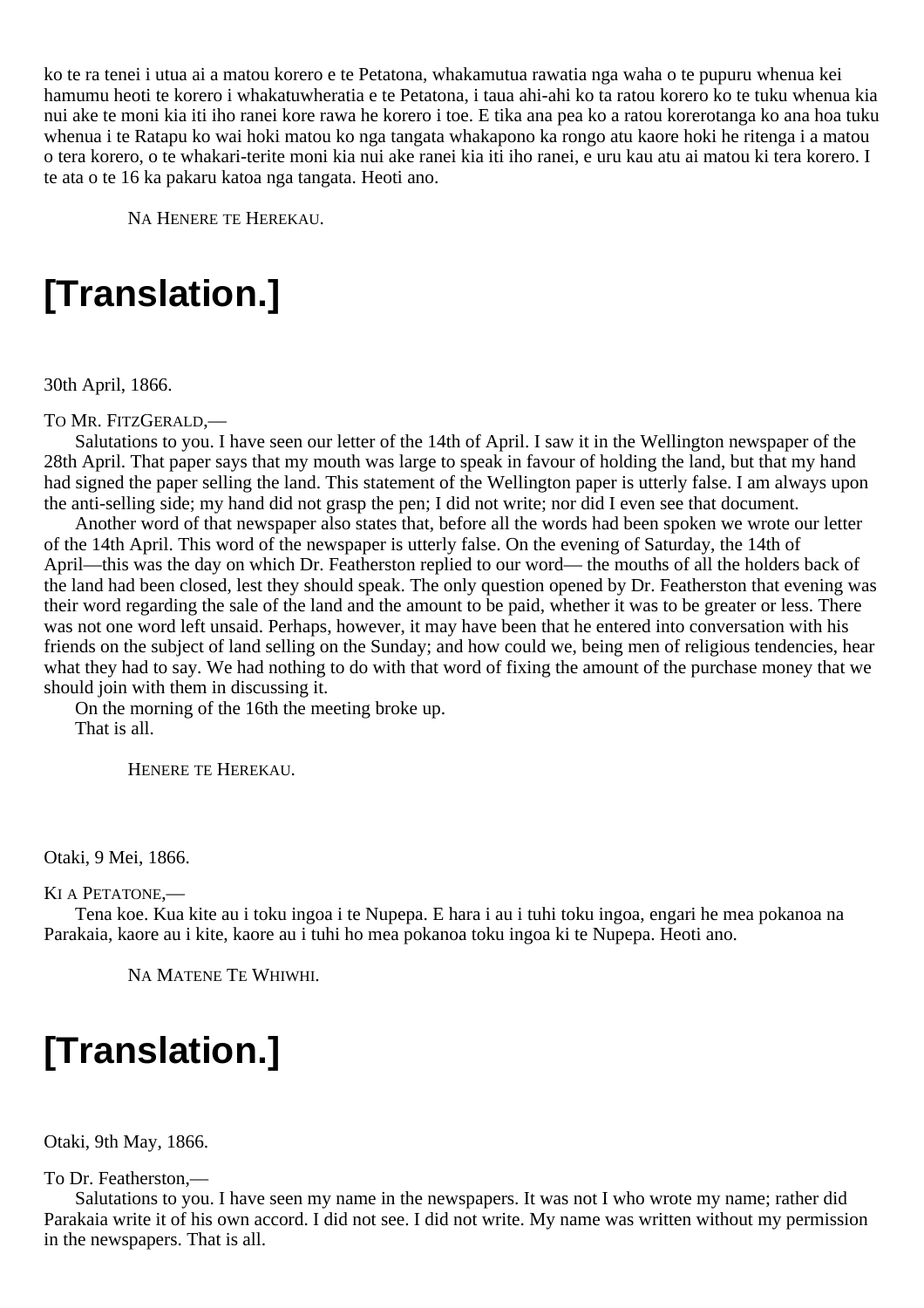### MATENE TE WHIWHI.

#### 11 Mei, 1866.

#### KI A WHITITERA,—

Tena koe. Kua kite au i te korero o te Nupepa o Poneke o nanahi, e ki ana he tangata waha nui au ki te korero pupuru whenua, e ka tu au ki te aroaro o te iwi katoa kia noho au ki raro ka haere atu ki nga kai hoko whenua ka mea atu au he waha kau taku, kei te tuku ano au i te whenua. Ka hoha au ki te utu i tenei korero whakapaeteka. Kei runga tonu au i te uaua, i te maro, i te kaha i te tohe tonu ki te pupuru whenua, matou tahi ko taku iwi, kaore rawa i puta i au tetehi kupu whakangawari kia tukua te whenua.

Kua kite hoki au i tetehi kupu o taua Nupepa e ki ana kaore he whenua o Parakaia i roto i taua whenua e tautohea nei, e rua tonu eka.

Ka utua e au tenei kupu he whenua nui noa atu te whenua o Parakaia ratou ko tona iwi, tera ano e, kitea ka whakama pea te tangata nana tenei kupu. Kore rawa tetehi kia kotahi o te iwi o Parakaia i te tuku whenua, no Parakaia ake ano nui atu pea i te rua mano eka. Heoti ano.

NA HENERE TE HEREKAU.

## **[Translation.]**

#### 11th May, 1866.

#### TO MR. FITZGERALD,—

Salutations to you. I have seen the assertion made by the newspaper of Wellington of yesterday's date, to the effect—that I am a man of big mouth to speak on the side of holding back the land when I stand in the presence of the whole people, and that when I sit down I go to the sellers of the land and say to them—"What I say is only mouth, I am really in favour of selling." I am weary of replying to this false accusation. I am still as energetically disposed, and still as strong as ever to hold back the land—myself and my tribe. I did not utter one word favourable to selling the land. I have also seen another assertion made by that paper stating that "Parakaia has no land in that and which is now the subject of dispute, save only two acres." I reply to this, and say that the land of Parakaia and his people is very extensive, indeed. It will be seen hereafter; and perhaps the man who said this may hereafter be put to shame. Not one of Parakaia's people is in favour of selling. Parakaia alone owns land to the extent of perhaps two thousand acres. That is all.

HENERE TE HEREKAU.

#### 6 Hune, 1866.

#### KI A WHITITERA,—

Katahi au ka kite i nga korero a Tamihana te Rauparaha i roto i te Nupepa e ki nei i te tono moni au ki a te Petatone mo Rangitikei. He tito rawa tenei korero a Tamihana he piwhi whenua ano ko Eketahuna te ingoa kei Ruamahanga e tata ana ki Wairarapa ko te kai hoko i taua whenua ko Te Peti, ko tenei te whenua i korero ai au ki a te Petatone, kaore i tata mai tera whenua ki Rangitikei e 100 maero pea te roa o tera whenua ki Rangitikei koia tenei te henga o te korero a Tamihana; i tana hokonga pea i Mana, i meatia ranei e ia no Kapiti nga moni? i tana hokonga i te motu o Ngaitahu, i meatia ranei e ia no tenei motu nga moni? Ko Manawatu ki Rangitikei tekau marua maero, i tana hokonga i Manawatu, kaore a Rangitikei i riro, me whakamutu rawa te tito o Tamihana i naianei, e kore ranei e whiu ki te tito. Ko enei korero a Tamihana e hae ana ia ki nga tangata whai Pamu whai reti, o Rangitikei ko tana i whakaaro at me hoko kia rite ai ki a i a kaore nei ona eka i Rangitikei. Heoti ano.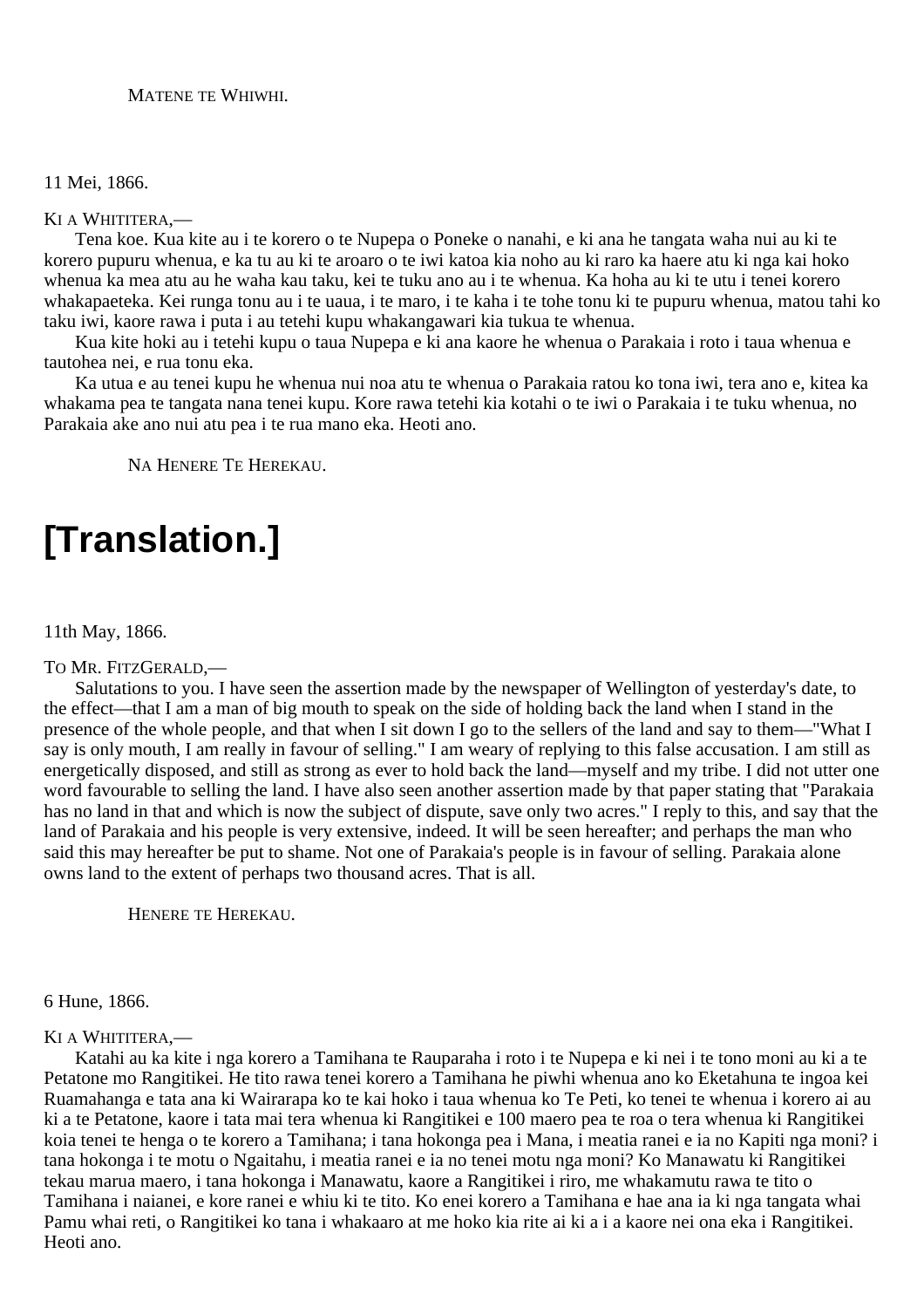NA HENERE TE HEREKAU, Taia ki te reo Maori.

## **[Translation.]**

6th June, 1866.

#### TO MR. FITZGERALD,—

I have now only seen for the first time the words of Tamihana te Rauparaha in the newspaper, which say that I have been to ask Dr. Featherston for money for Rangitikei. This word of Tamihana's is utterly false. That is another piece of land altogether. The name of it is Eketahuna, situated at Ruamahanga, near to Wairarapa. The seller of that land is Te Peti. This was the land I spoke about to Dr. Featherston. That land is not near to Rangitikei, it is distant perhaps 100 miles from Rangitikei. This is how the word of Tamihana was wrong. At the time he sold Mana, did he say the money (in payment) was for Kapiti? When he sold the Island of Ngaitahu, did he say he received that money for this Island? Manawatu is twelve miles distant from Rangitikei. When he sold Manawatu, Rangitikei did not go. The lying of Tamihana must cease this day. Will not lying be punished? These words of Tamihana's proceed because he is jealous of the people who have farms, and rented land in Manawatu. He thinks to have it sold, so that all may be like him, who owns not an acre in Rangitikei. That is all.

HENERE TE HEREKAU.

(Print this in the Maori language.)

Pukeketotara, 13 Hune, 1866.

#### E HOA E WHITITERA,—

Tena koe. He tuhi atu tenei na matou, kia mohio koe ki o matou whakaaro mo te whenua e hokona nei i Hoani Meihana raua ko Tapa te Wata kei te taha ki Oroua o Rangitikei kaore matou e pai nga rangatira me te iwi katoa kia hokona taua whenua, hei wahi tuturu tenei mo matou; ka timata te rohe i Whitirea wahi o Manawatu ka ahu atu ki te moana rere atu i Whitirea, ki te Atatuhi rere atu, ki tupere ka whati i reira te rohe ka tae ki Kaikokopu, rere atu Akahuera, rere atu Omanuka rere atu Puketotara, rere atu te Kawau, Totarataepa, te Kopuapokororo, te Puta, Whakamoetakapu, Paeroa, Papauku; ka whati i reira ka rere atu ki te Umutoi, wahi o Oroua haere mai i roto o Oroua, a te Awahuri rere tonu mai ano i roto o Oroua a Puketotara, a, ka kati ano ki Whitirea, ko matou nga kai pupuri o tenei wahi, ara o te taha ki Oroua ki Manawatu, tera ano etahi tangata kei te taha ki Rangitikei o pupuri ana, kua tae atu pea ratou kia koe ki te whakaatu i o ratou whakaaro me o ratou ingoa, heoi ka kite iho koe i o matou whakaaro mau e tuku atu ki tou Runanga kia kite hoki ratou. Heoi ra a matou kupu ki a koe.

Na matou, na nga tangata o, Ngatikauwhata, o Ngatiwehiwehi.

Te Kooro, Te One, Mukakai, Reihana te Piki, Reupena Te One, Te Horo, Te Kipihana Te Wewera, Eruera Tahitangata, Te Poihipi Te Mohuti,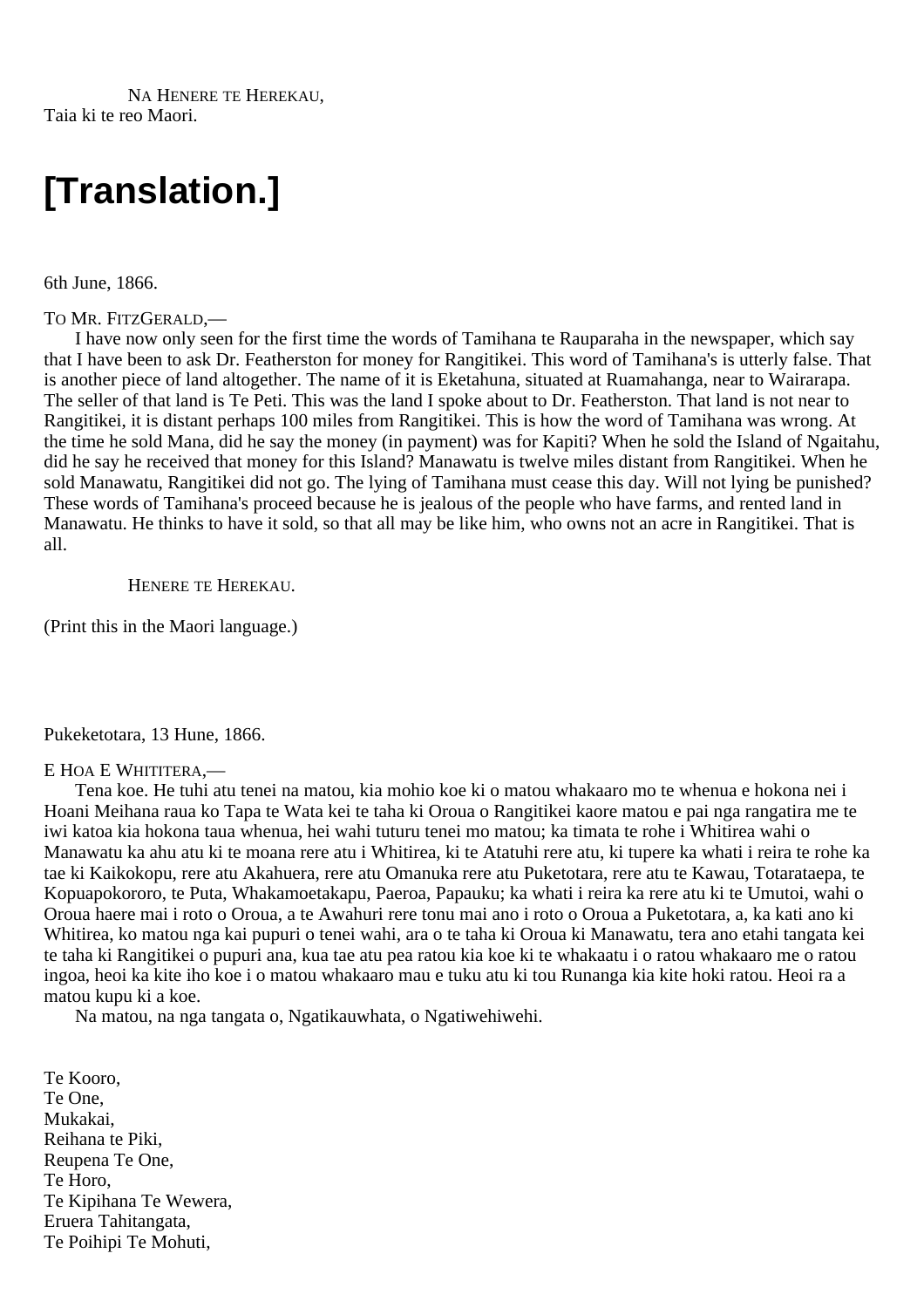Hapurona Rongorahi. Aterea Te Whena, Hoani Te Puke.

## **[Translation.]**

Puketotara, Manawatu, 13th June, 1866.

#### O FRIEND MR. FITZGERALD,—

Salutations to you. This is a letter of ours to you so as you may know our thoughts regarding the land which is being sold by Hoani Meihana and Tapa te Whata, on the Oroua side of Rangitikei. We, the chiefs and all the people, are averse to the sale of that land; let this be a lasting possession for us—the boundary commencing at Whitirea (region of Manawatu); thence toward the sea; from Whitirea to Te Atatuhi; thence to Otupere; there the boundary turns off and goes to Kaikokopu, to Kakahuera, to Omanuka, to Puketotara, to Te Kawau, Totarataepa Te Kopuapokororo, Te Puta, Whakamoetakapu, Paeroa, Papauku; there it turns off to Te Umutoi (region of Oroua); thence along the course of Oroua to Te Awahuri; following the course of the Oroua to Puketotara, meeting the starting point Whitirea. We are the holders back of this portion from the sale, that is to say, of the side towards the Oroua and Manawatu. There are also other persons on the side towards Rangitikei who have, perhaps, been to you to let you know their views and their names. When you have therefore seen our thoughts send them to your Runanga, so that they also may see. That is all we have to say.

From us the people of Ngatikauwhata and Ngatiwehiwehi. From the whole people.

[Here follow 12 signatures.]

(No. 648.) Native Secretary's Office, Wellington, 27th August, 1866.

#### SIR—

I am directed by the Hon. the Native Minister to enclose the copy of a letter from the Rev. R. Taylor, of the 6th instant, and to request you to be good enough to explain what action you have taken in the matter referred to.

I have, &c.,

W. ROLLESTON, Under Secretary. W. Buller, Esq., R.M.,

Wellington.

## **Copy of a Letter from the Rev. R. Taylor to Mr. Rolleston.**

Auckland, 6th August, 1866.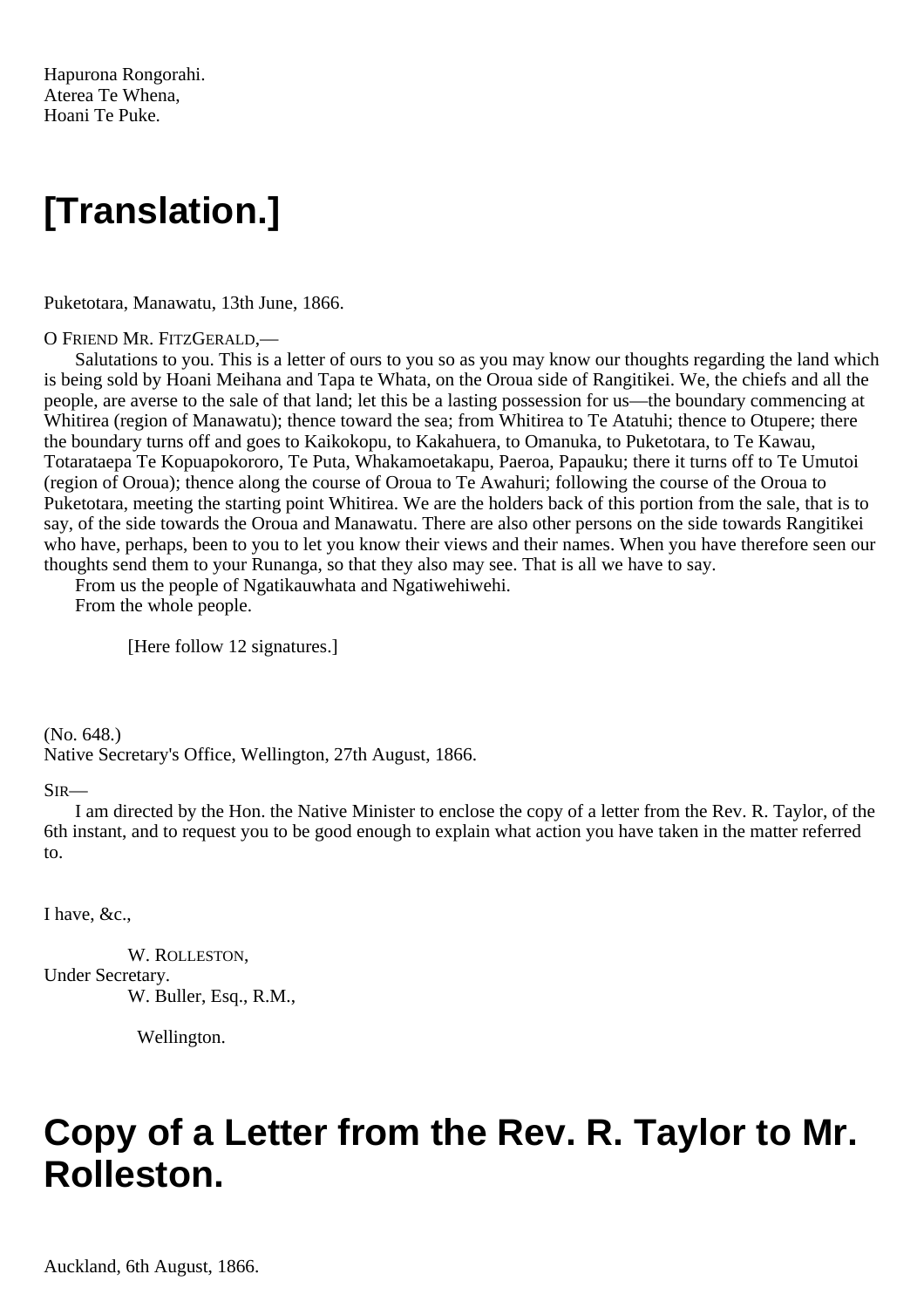$SIR$ .

I have just received a letter from Whanganui informing me that Mr. Buller, R.M., has obtained the signatures of my wards, the two sons of the late chief John Williams Hipango, to some paper purporting to be a surrender of their interest in certain lands in the Rangitikei Block. Of these two boys, the elder is about fourteen, and the younger eight years of age.

Directly after John Williams lost his life in defending the Whanganui District against the Hau Haus, his relatives appointed Hakaraia Korako and myself guardians of the children and of their lands and property, and we have been acting as such ever since. As no application has ever been made to me by Mr. Buller on this subject, and as I am also in possession of a document given to me by John Williams Hipango during his lifetime, with a rough plan of this piece of land, and an expression of his intention to retain the same, I beg to enter my protest against Mr. Buller's proceedings and also to request that you will cause this protest to be brought under the notice of the Hon. the Native Minister.

I have, &c.,

RICHARD TAYLOR. W. Rolleston, Esq.,

Under Secretary for Native Affairs.

## **Enclosure 11 in No. 1.Copy of a Letter from Mr. Buller to Mr Rolleston.**

Wellington, 30th August, 1866.

SIR,—

I have the honor to acknowledge receipt of your letter of 27th instant (No. 648), enclosing copy of a letter from the Reverend Richard Taylor of Wanganui, and requesting me to report thereon.

In reply, I beg to state that, so far as I am aware, only one of Hoani Wiremu Hipango's sons has signed the Manawatu deed of cession.

In obtaining the consent of the various tribes concerned in the Rangitikei land dispute to the final extinguishment of their Native Title, my proceedings were ruled by Maori custom in such matters, rather than by the distinctions of our own law, and I usually left it for the tribe to determine whether any lad who came forward to sign the deed was old enough to take part in the tribal surrender.

In this case the Native guardians of Hoani Hipango's sons brought the lad forward to sign the deed; and had I been at the time aware of Mr. Taylor's alleged relation to him, I could not under the circumstances have recognized his right to interfere.

I have, &c.,

WALTER BULLER, R.M.

W. Rolleston, Esq.

Under Secretary for Native Affairs.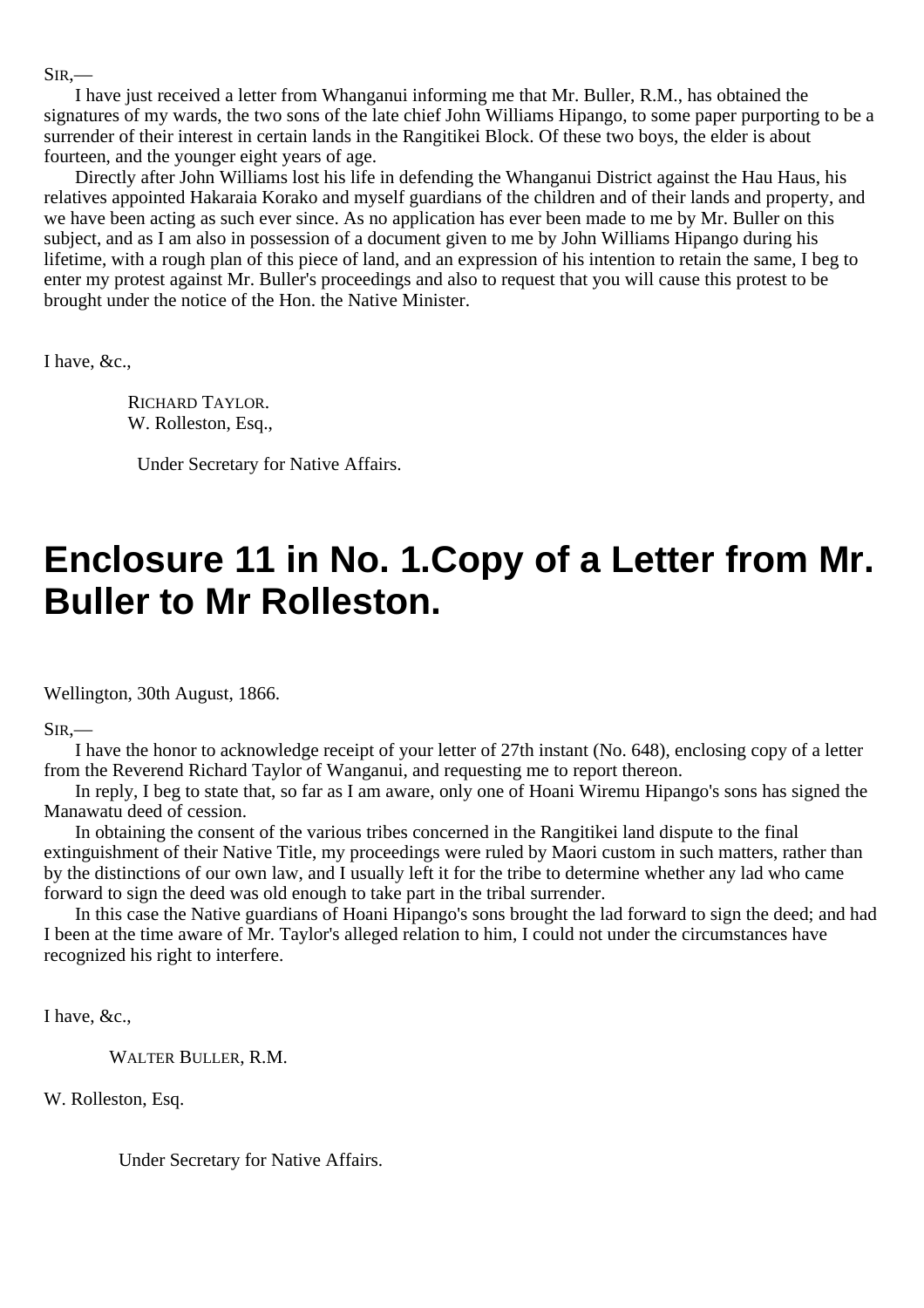## **Enclosure 12 in No. 1.Copy of a Letter from Mr. Rolleston to the Rev. R. Taylor.**

(No. 471.) Native Secretary's Office, Wellington, 20th September, 1866.

REVEREND SIR,—

I am directed by the Hon. Mr. Richmond to acknowledge the receipt of your letter of the 6th ultimo, stating that you had received information that Mr. Buller had obtained the signatures of your wards, the two sons of John Williams Hipango, to a paper purporting to be a surrender of their interest in certain lands in the Rangitikei Block.

On inquiry, the Government is informed that the signature of one of Hoani Hipango's sons has been so obtained, and that in this case the Native guardians of the boy brought him forward to sign the deed. Mr. Richmond directs me to state that the practice of obtaining the signatures of infants to deeds of sale has been generally adopted, and the Government do not see their way to upset an arrangement made, as they are informed, with the consent of the Native guardian of the boy, to secure a, reserve for the benefit of Hipango's sons, and will be obliged to you if you will furnish them with a copy of any map or plan in your possession showing their claims, and point out the spots where such a reserve had best be made.

I have, &c.,

W. ROLLESTON,

Under Secretary.

The Rev. R. Taylor, Wanganui.

## **Copy of a Letter from the Lord Bishop of Wellington to Mr. Rolleston.**

Bishop's House, Wellington, 13th September, 1866. Sir,—

The letter enclosed herewith has been sent to me signed by Nepia Taratoa, of Rangitikei, but whether it is his writing or not I cannot say. Therefore I should have taken no notice of it, nor thought it my duty to forward it to the Native Office, had not Hohepa of Porirua, and Horomona of Otaki, (both of whom are desirous to sell the Manawatu Block,) come to me on Monday last to say that they were afraid of mischief, as they and Ihakara had been urged by Mr. Buller, acting as interpreter for Dr. Featherston, to interrupt the survey. The words they quoted were "me unu nga pou."

The (surveyor) pegs must be taken up.

They further said that Ihakara was bent upon doing so, but that they strongly dissuaded it as almost certain to create disturbance. I recommended them to make their communication to the Native Office.

I now feel it my duty to forward the letter I have received on the same subject.

I have, &c.,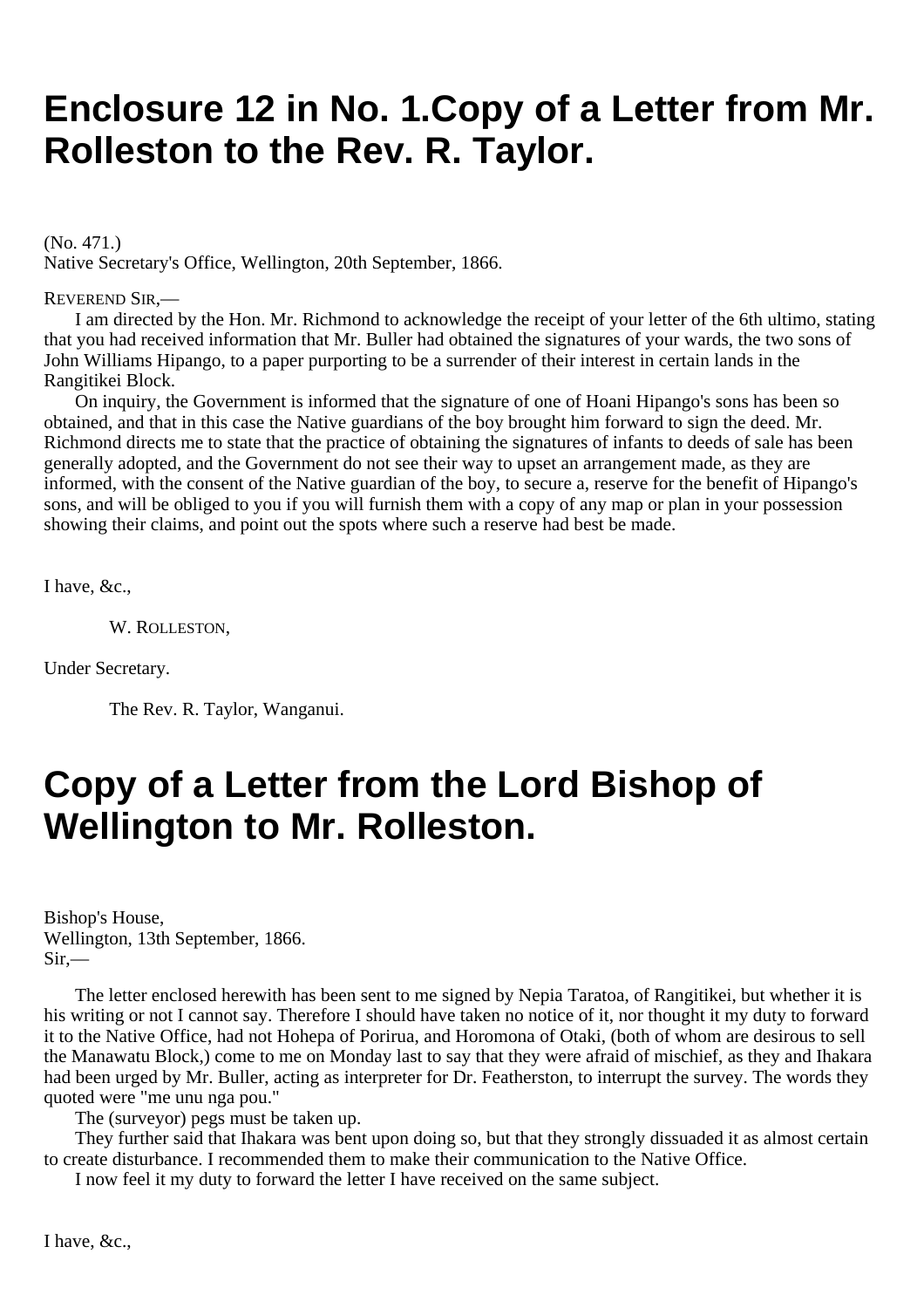W. ROLLESTON, Esq., Native Secretary.

C. J. Wellington.

## **Sub-Enclosure to Enclosure 13 in No. 1.**

Ki a te Pihopa,— Matahiwi, 9 o Hepetema, 1866.

E hoa kua whakahau a te Petatone kia tangohia te tini a te Pakeha, rougo tonu nga tangata a te Petatone, ka haere mai ki te pana i a matou, katahi ka karanga kia puhia te pakeha. Mau ano e ui atu ki te Pakeha.

NA NEPIA TARATOA.

# **[Translation.]**

To the Bishop, Matahiwi, 9th September, 1866.

Friend Dr Featherston has given directions to have the chain of the Pakeha taken away and Dr.Featherston's people have done so accordingly. They came to drive us off; then they called out for the Pakeha to be skot, You ask the Pakeha.

NEPIA TARATOA.

### **Enclosure 14 in No. 1.Copy of a Letter from the Hon. E. W. Stafford to the Lord Bishop of Wellington.**

(No. 466.) Colonial Secretary's Office, My Lord Wellington, 14th September, 1866.

I have the honor to acknowledge the receipt of your Lordship's letter of the 13th instant, to the Under Secretary for Native Affairs, transmitting a letter purporting to be signed by Nepia Taratoa, relative to the purchase of the Manawatu Block, and to thank your Lordship for the information conveyed in that letter.

I have, *&c,*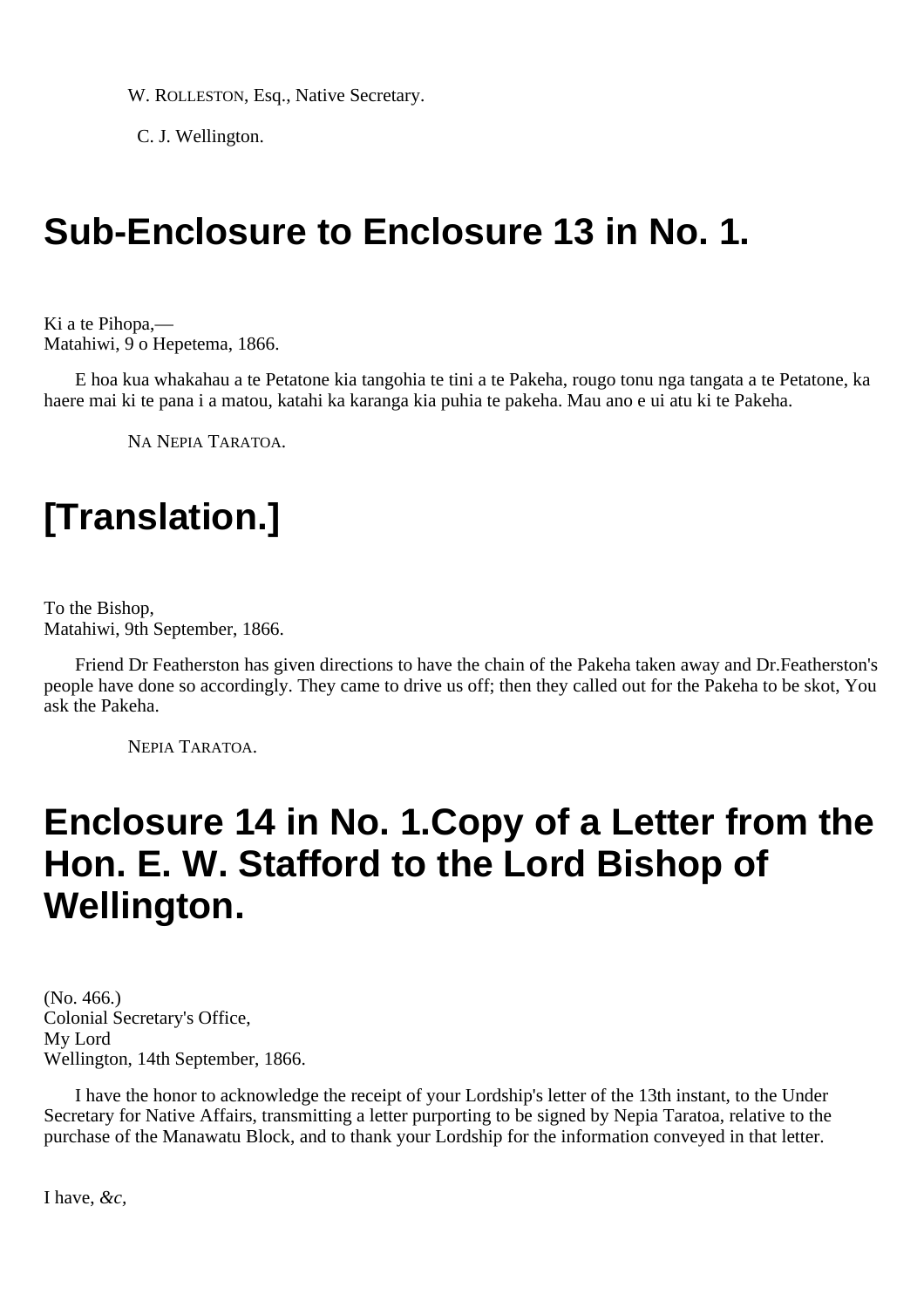The Lord Bishop of Wellington.

E. W. STAFFORD.

## **Copy of a Letter from Parakaia te Pouepa, Tokoroa to His Excellency the GOVERNOR.**

Ki a. Kawana Kerei,— Otaki, 14.Hepetema, 1866.

E hoa tena koe. E hoa he tika ano to kupu kore mo te Petatone, he tika ano; otira kaore hoki e ata tika to noho puku, akuanei ka pehia to noho puku e te he a te Petatone. E hoa hamumu to reo. Ka raru Ngatiraukawa, kua akiaki a te Petatone kia tu a Ngatiapa ki te tutu mo Rangitikei, mau e ki te ki mona, Ka haere atu ahau ki a koe tohe ai i te 17 o Hepetema. Heoi ano.

Na to hoa aroha,

Ki a Kawana Kerei

NA PARAKAIA TE POUEPA TOKOROA.

# **[Translation.]**

To Governor Grey,— Otaki, 14th September, 1866.

Friend, salutations. Friend, your silence is right in reference to the doings of Dr. Featherston. It is right; but it is not quite right that you should remain silent; your silence will be stoppcd by mischief caused by Dr. Featherston. Friend, let your voice be heard. Ngatiraukawa have got into trouble. Dr. Featherston has urged Ngatiapa to stand up to do mischief on account of Rangitikei; but do you speak the word in respect of this matter. I will go to you on the 17th September, and will urge. That is all.

Your friend,

PARAKAIA TE POUEPA TOKOROA

To Governor Grey,

## **Enclosure 16 in No. 1.MEMORANDUM by His Honor I. E. Featherston**

So far from instructing the chiefs Aperahama Te Huruhuru, Horomona, and others to interrupt Parakaia's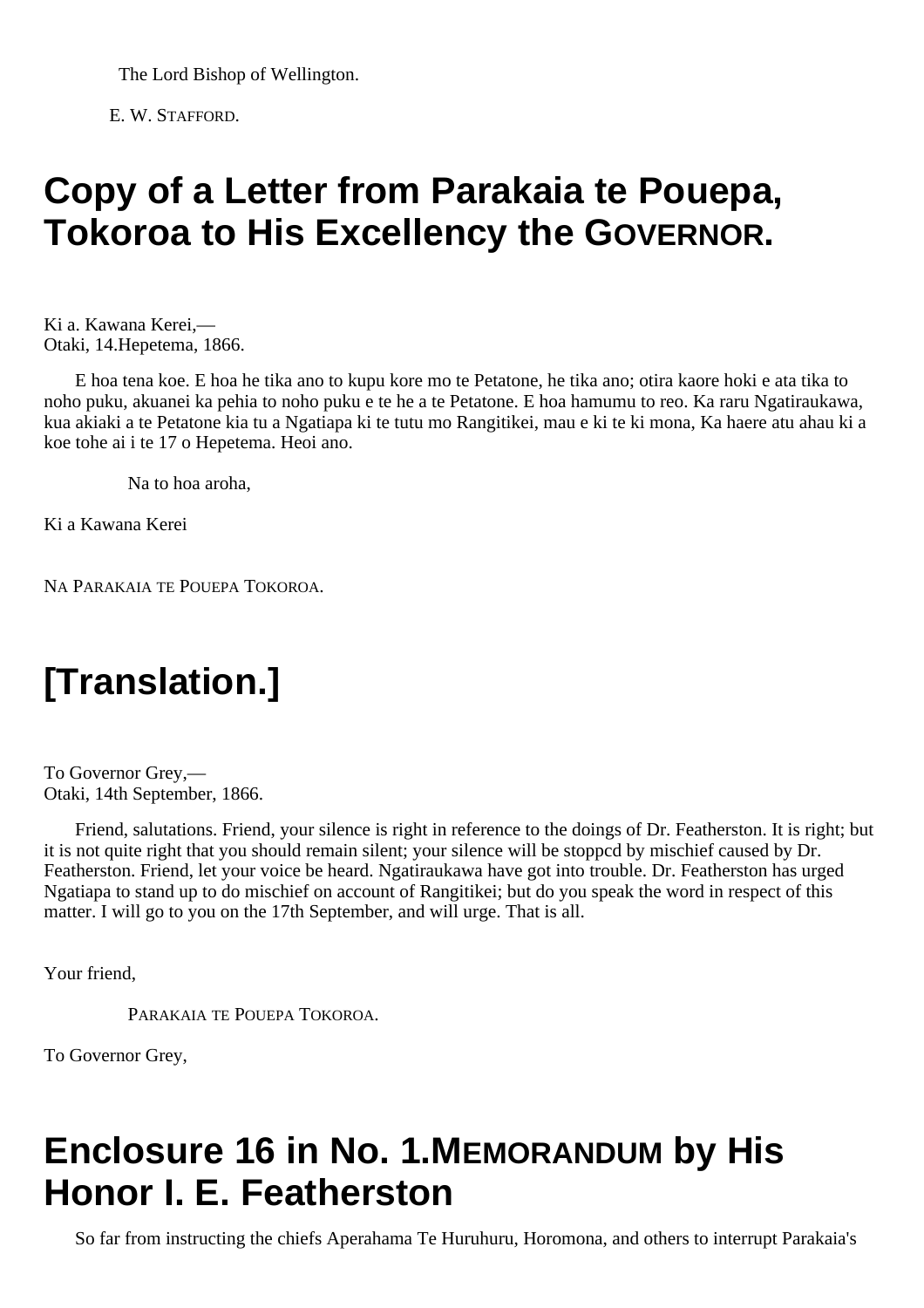survey, I cautioned them against taking any step likely to create a disturbance. Their reply was, that while they would not allow any surveyor on the block, "as every inch of it was fighting ground," they would be responsible for tho preservation of the peace. The annexed letters will show that they have executed this threat, but apparently without using any violence. It will be remembered that in my reply to Colonel Russell's letter of the 20th July, I suggested the expediency of the Government instructing Parakaia that they would not permit the survey unless he obtained the consent to it of all the tribes who have claims upon the block.

I don't know whether Nepia Taratoa's letter to the Bishop is genuine, but when he was last in town he signed the deed of cession in my office.

I. E. FEATHERSTON. 18th September. 1866.

The Honorable E. W. Stafford.

### **Copy of a Letter from Hunia Te Hakeke and others to His Honor I. E. Featherston.**

Ki a Te Petetone,— Turakina, 1 Akuhata, 1866.

E hoa Tena koe. Kua tae mai to pukapuka ki a matou, to pukapuka o te 26 nei. E koro ka pai koe, e nui ana to matou whakahari mo nga korero o to pukapuka kia matou, kua Kite iho matou i tau whakaatu i te mahi o nga tangata tokorua o Ngatiraukawa kaore matou i kite i tana mahi roherohe, kei te mahi tahae noa atu ia i te koraha, kaore e tika kia mahi whakatakoto rohe mana ki Omarupapako, e he ana tana mahi, kaore ona whenua i konei, tera ano nga rohe o tona tupuna kei Maungatautari hei mohiotanga mana ki te mahi pena. Ko to matou whenua kaore e pai kia riro i a ia tetahi wahi iti nei, he mea Panui ki nga iwi katoa nei ta matou hokonga atu i to matou whenua ki a koe, ko te mahi a Parakaia e mahi tahae ana kaore matou e kite ana i ana roherohenga atu kaore matou e pai kia mahue tetahi wahi ki tana ringaringa, kua oti ia matou te whakaae ki a koe nga rohe nunui.

E hoa Petetone kua oti ta maua mahi ko Te Pura, tuhituhi i nga ingoa o nga, tangata. E hoa kei a koe te whakaaro ki te whakatata mai i nga ra mo te huihuinga ki Parewanui i roto i nga Ratapu o tenei marama e tu nei, hei aha- ma tatou te whakararararu a tena tangata a Parakaia—ki te kaha ia ki te whakararura.ru i roto i nga iwi Maori nei, he mate no tona tinana kei muri iho, kua rite katoa nei aku iwi tuturu ki te whakaae mo taku mahi kia koe. He oti ano.

Na to hoa,

Na Hunia Te Hakeke,

" Aperahama Tipae,

" Hapurona,

" Mohi Mahi,

" Wiremu Makomako,

Na Hamuera,

" Ratana,

" Rihimona,

" Matene te Matuku.

# **[Translation.]**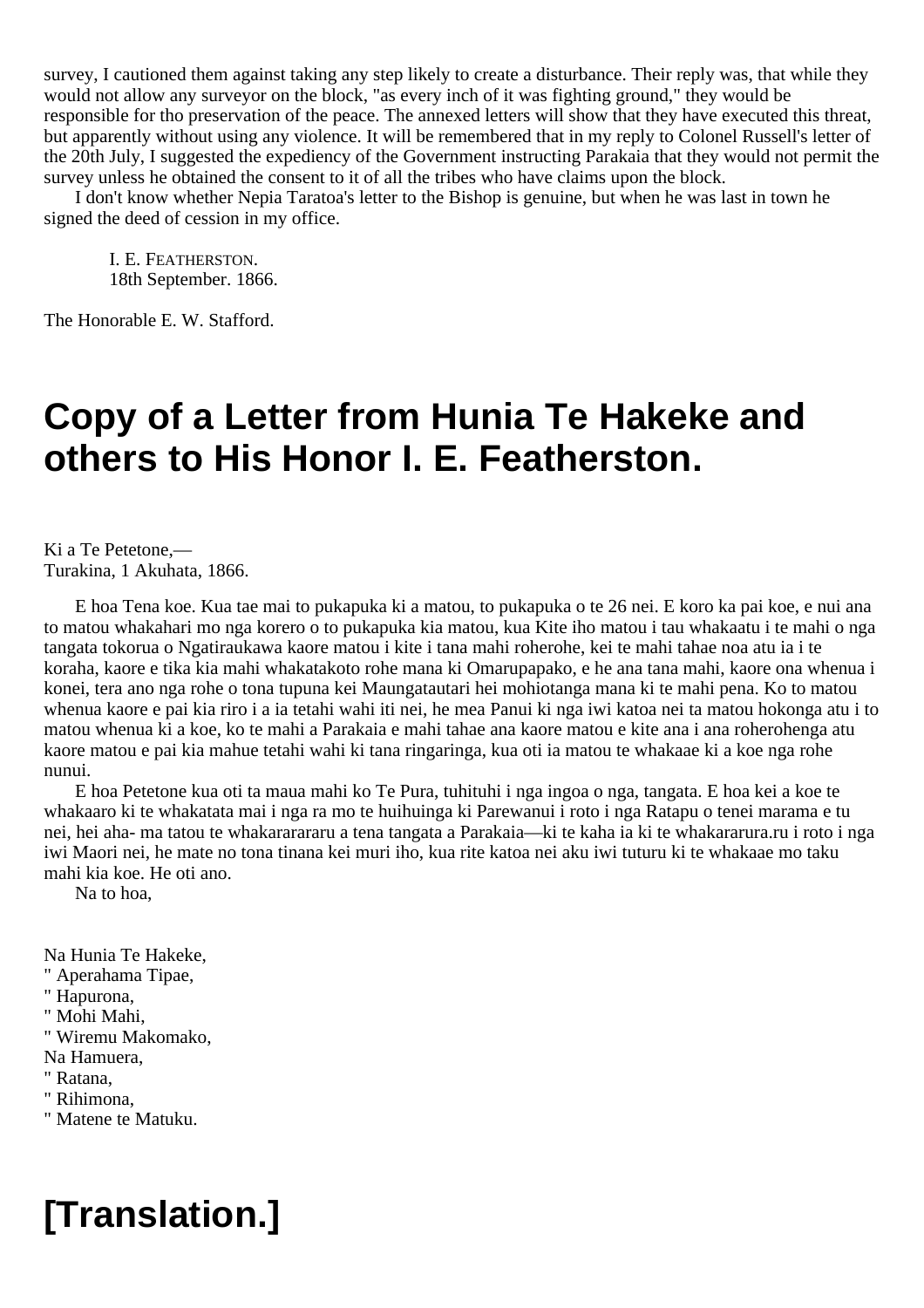Turakina, 1st August, 1866. FRIEND,—

Salutations to you. We have received your letter of 26th of last month. O sire, good are you! Great is our joy for the words of your letter to us. We have seen your words, showing us the works of the two men of Ngatiraukawa. We have not seen his work, cutting boundaries; he does it clandestinely in the bush. It is not right for him to cut boundaries at Omarupapako; his work is wrong; he has no land here. The boundaries of his forefathers are at Maungatautari, where he can do such work of his. Our land we do not like him to take the smallest portion of. Our selling of the land to you has been proclaimed to all these tribes. Parakaia's work is that of a thief; we have not seen.his boundaries. We do not wish that the smallest piece be left in his hands; we have completed the consent of the large boundaries.

Friend, Dr. Featherston, mine and Mr. Buller's work is at an end—the writing the names of the people.

Friend, the thought is with you to draw near the day for the meeting at Parewanui, in the weeks of this month. What do we care about that man Parakaia causing trouble; if he is able to cause trouble among the Native tribes his body will see death, as it has been settled by all the tribes, the consent of my work to you. That is all.

From your friend,

Hunia te Hakeke, and eight others.

To Dr. Featherston.

### **Copy of a Letter from Wiremu Pukapuka to His Honor I. E. Featherston.**

KI a Te Petatone (Huparitene o Poneke),— Maramaihoea, 6 Hepetema, 1866.

E koro Tena koe, koutou ko to Runanga. Ko taku kupu i whakaputa atu na kia koe i te Tari, ara mo te mahi a Parakaia kua tika, tae mai maua ka timata te eka eka, ko te whenua i tukua atu nei ki tou ringa (ringa) kua pau katoa te eka eka e Parakaia raua ko Nepia. E koro ko Parakaia te tangata whakakaha i te Hau Hau kia kaha te to i te tini i runga i te whenua no te 9 o nga (ra) ka kite pu ahau e to ana te tini a Nepia raua ko tana Pakeha i te taha o toku kainga, ka puritia e au te tini heoi ka hoki ratou me te Pakeha, i taua ra ano ka pa te ringa o Ngatiapa ki nga pou a taua iwi wea whenua nei a te Hau Hau, ko taua mahi ekore e mutu, he mahi tuturu tenei na Parakaia raua ko Nepia me ta raua Pakeha hoki i te whenua o nga iwi e toru o Ngatiraukawa, o Ngatiapa o Rangitane, e mea ana a Parakaia koia hei mana mo te whenua. Heoi ano.

NA WIREMU PUKAPUKA.

# **[TRANSALATION.]**

Maramaihoea, Rangitikei,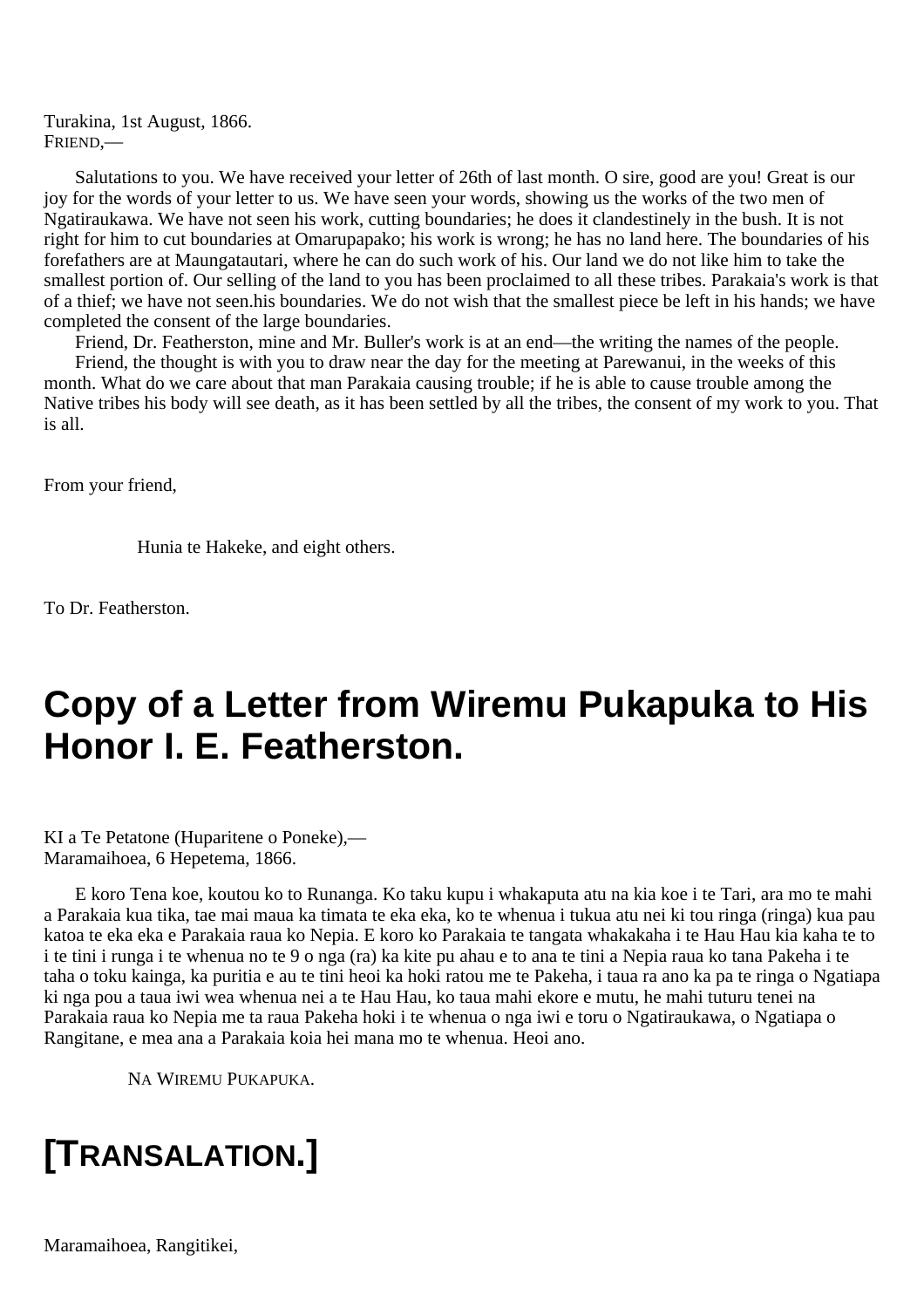To DR. Featherston (Superintendent of Wellington),— 6th September, 1866.

Father, salutations to you and your Runanga. My word which I put forth in your office (that is) concerning the work of Parakaia is correct. When I arrived he had commenced his work acreing the land given over to you. It is all surveyed by Parakaia and Nepia.

Father, it is Parakaia who is strengthening the Hau Haus to be strong in dragging the chain over the land. On the ninth I saw Nepia and his white man dragging their chain alongside my place of residence. I seized the chain; then they returned on that day. The hands of the Ngatiapa then laid hold of the poles of that surveying party of Hau Haus. That work will not cease. It is a permanent work of Parakaia's and Nepia's, with their European, also to survey the land of the three tribes of Ngatiraukawa, Ngatiapa, and Rangitane. Parakaia says he is the (Mana) power of the land. That is all.

WIREMU PUKAPUKA.

### **Copy of a Letter from Nepia and others to Rawiri and Rota.**

Ki a Rawiri, ki a Rota,— Matahiwi, 8 Hepetema, 1866.

E hoa ma. Tena koutou, kia rongo mai koutou, tenei te kupu kua tae mai ki a matou, ko te take o taua kupu Na Te Pura, ko taua kupu he whakahau Na Te Pura ki a Ngatiapa kia tikina nga pou kia unuhia a tatou pou, ko te take o te kupu Na Te Petatone. E ki ana, unuhia nga pou ki te rere mai nga tangata ata whakahokia atu, ki te kaha mai ehara ia koutou tena he, kaore ona ritenga rongo tonu Ngatiapa, katahi ka whiti mai ki tenei taha, katahi ka unuhia nga pou i Omanuka, tae-mai ki Kakanui, Hokianga, Makohai, ka hoki mai Ngatiapa, ka tae mai ki Maramaihoea, katahi ka ki Ngatiapa, mo te Rahoroi ka tikina nga pou i Pakingahau ka unuhia, ko nga tangata kei muri ia Ngatiapa. Ko te Wiremu raua ko Ihakara, ko nga tangata tenei nana nga kakai, Tenei ta matou kupu, ko to matou pouri, nui atu mo enei hamumu, kei a koutou te whakaaro mo enei kupu katoa ki te kite iho koutou kia tere mai ta koutou reta kia matou, tukua atu hoki ta koutou reta ki Poneke, kei mea koutou he mea rongo na matou ki te tangata, kaore na matou ano i rongo ki te waha o te Pura e hamumu ana. Ka huri.

Na Nepia, Na Wiriharia, Na Tohutohu.

# **[Translation.]**

To Rawiri to Rota,— Matahiwi, 8th September, 1866.

Friends, salutations to you. That you may hear, here is the word that has reached us; the foundation of that word is from Mr. Buller. That word is the telling the Ngatiapa by Mr. Buller to go and draw up our posts. The cause of the word is from Featherston, who says: "Draw up the posts, and if the people interfere, put them quietly away, if they persist, the fault will not be yours, there is no consequence." The Ngatiapa immediately obeyed. They then crossed on this side, then drew up the posts at Omanuka, on to Kakanui, Hokianga,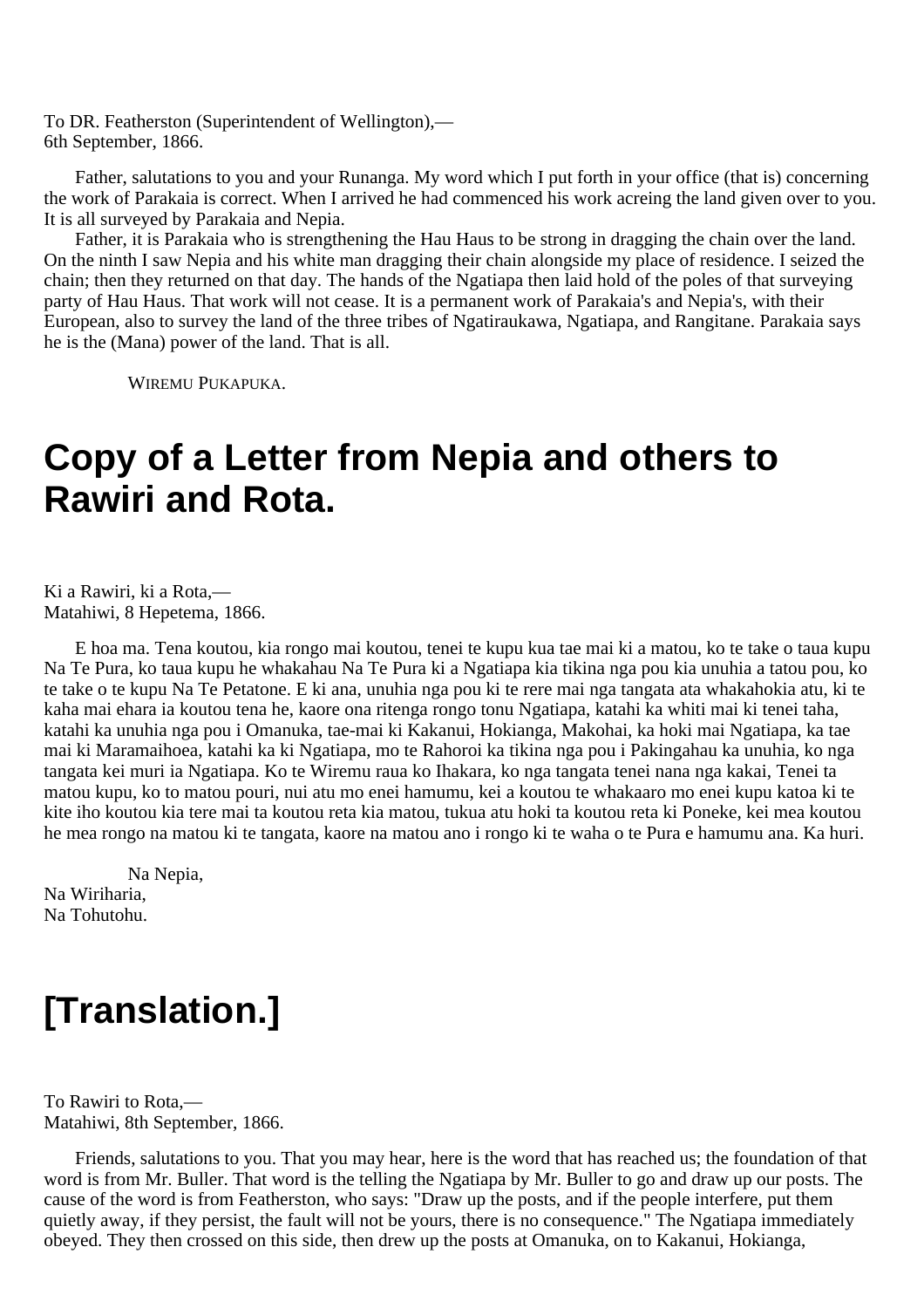Makohai. The Ngatiapa then returned, and on arriving at Maramaihoea the Ngatiapa said that on Saturday they would go to the posts at Pukengahau and draw them up. The persons who are behind the Ngatiapa are Te Wiremu and Ihakara. They are the instigators.

This is our word. Our darkness is very great about these utterances. With the whole of you is the matter concerning all these words. If you see (a remedy) hasten your letter to us; also send your letter to Wellington. Do not suppose this is hearsay from other people. No, we heard it from the mouth of Mr. Buller uttering it. The end.

Nepia,

Wiriharai, Tohutoho.

### **Copy of a Letter from Tamihana Whareakaka to His Honor I. E.Featherston.**

Maramaihoea Wahi o Rangitikei, 9 Hepetema, 1866. Ki a te Petatone (Huparitene),—

E koro Tena koe—He kupu atu tena naku kia koutou ko tou Runanga, ko te mahi a Parakaia te Pouepa kua tu, ko te tu ra tenei kua roherohe i Rangitikei, puta noa ki Oroua tae noa ki ona wahi katoa, ko matou me Ngatiapa kua tu ki te unuunu i nga pou a Parakaia raua ko Nepia Taratoa, i to maua taenga mai ko Te Wiremu Pukapuka ka kite maua ia Nepia ratou ko ona hoa me ta ratou Pakeha wea, e wea ana i roto i o matou kainga e to ana i tana tini, katahi ka tangohia te tini a taua Pakeha ratou ko aua Maori ko Nepia ma.

E koro, kia rongo mai koe, ko te ingoa o taua Pakeha (ko Iui) tautohe tonu iho matou ko Nepia, katahi ka ki atu a Te Wiremu Pukapuka ki taua Pakeha me hoki koe kaua koe e haere mai ki konei whakararuraru ai, engari kaore a maua kupu kino mo taua Pakeha, i whakahoki pai ano maua i taua Pakeha, ko te take o ta maua whakahoki i taua Pakeha, he pokanoa nona ki te ruri i runga i te whenua kua hoatu e nga iwi e toru, e Ngatiraukawa e Ngatiapa, e Rangitane, kua hoatu pono ki tou ringaringa—Otira ehara i a ia te he, tana he ko te whakarongo ki nga kupu a Nepia raua ko Parakaia.

E koro, kia rongo mai ano koe, e tae atu taua Pakeha na ki kona korero ai he kupu kino a maua mona, he tito—kei whakarongo koutou ko tau Runanga ki nga korero a tena Pakeha—I te mutunga o te whakahoki i taua Pakeha, katahi ka haere ki nga Pakeha o Rangitikei nei tito ai he kupu kino ano a maua mona—E koro katahi ano te Pakeha tito rawa, ko wai te tangata o kaha ki te hoatu kupu kino mo tena Pakeha—kia rongo mai koe ki te kupu a taua Pakeha, he mea tuku mai ia na to Koroni o Niu Tireni, ki te mahi i te papa whenua i tukua atu nei e matou ki tou ringaringa—E koro, ko Parakaia ano te kai akiaki ki te Hauhau, ko tenei tangata ko Parakaia hei whakakino—no te mea kua uru ia ki te Hauhau, no te mea nana ano tenei mahi e mahi nei te pupuru whenua.

Heoi ano na tou hoa pono,

NA TAMIHANA WHAREAKAKA.

# **[Translation.]**

Maramaihoea, Rangitikei, To DR. Featherston (Superintendent),— 9th- September, 1866.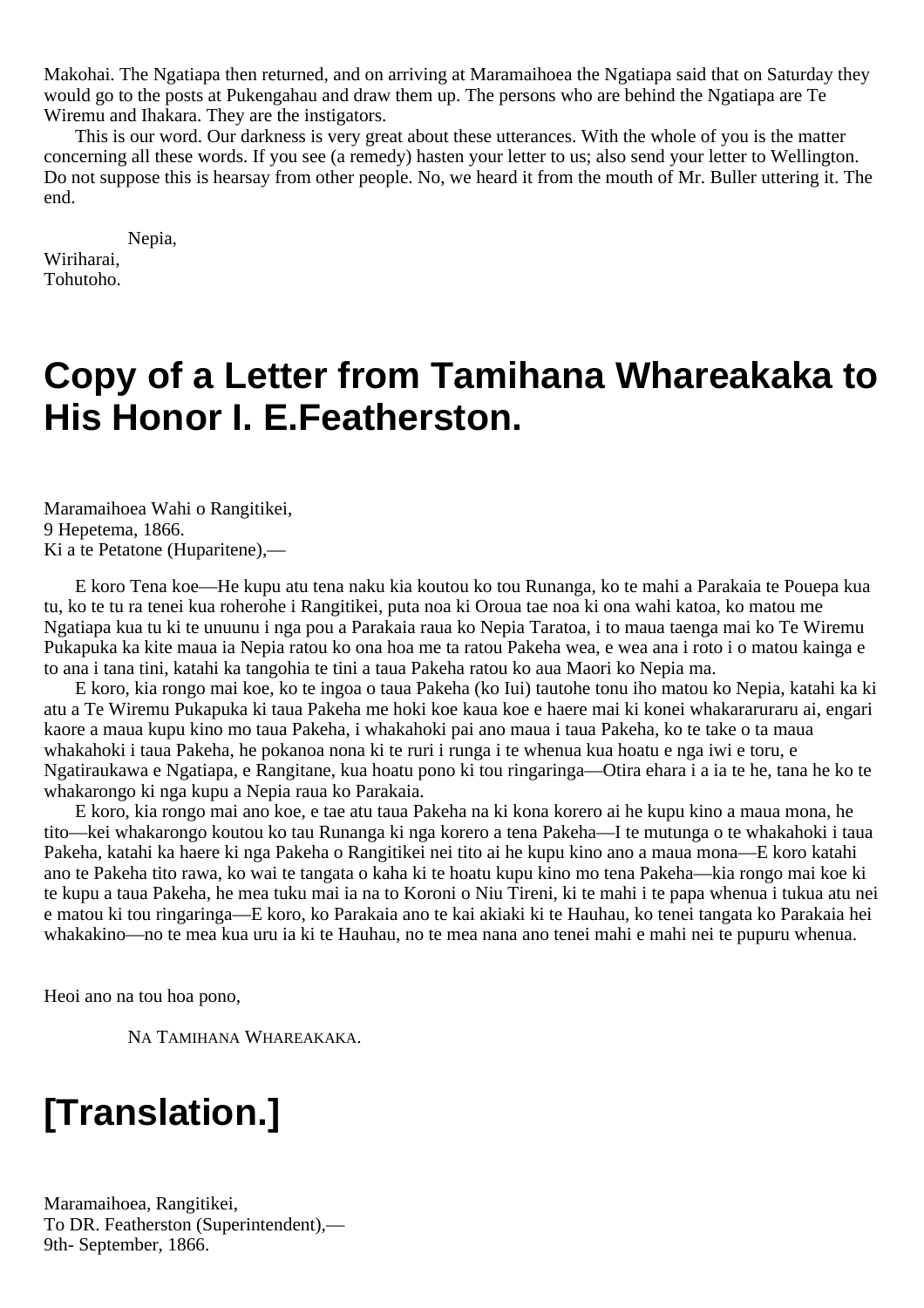Father, salutations. This word of mine is to you and your Runanga. The work of Parakaia is commenced, he has divided Rangitikei through to Oroua and all its parts. We and the Ngatiapa have got up to pull down the poles of Parakaia and Nepia Taratoa. When Wi Pukapuka and I arrived we saw Nepia, his companions and Europeans, surveying inside our places, and dragging their chain The chain of the white man and his Maori friends (Nepia and Co.) was taken away.

Father, hearken. The name of that European is Hughes. We and Nepia began to remonstrate. Wiremu Pukapuka then ordered the white man away: "Do you return; do not come here and cause trouble;" but we said no evil words to that European, our returning him was good. The cause of our returning the Pakeha was, because he had taken the liberty to survey the land given to you by the three tribes, Ngtiraukawa, Ngatiapa, Rangitane. It has been truly given into your hands, but the error is not his; his error is hearkening to the works.of Nepia and Parakaia.

Father, do hearken. If that Pakeha comes to town, and says we used evil words towards him it is untrue. Do not you and your Runanga hearken to him. After the Pakeha had been sent away he went to the Europeans of Rangitikei telling them lies,—we used evil words towards him.

Father, we never saw a greater liar than this European; who is the man able to give bad words to that Pakeha ? Do you hearken to the words of that Pakeha ? He has been sent here by the Colony of New Zealand to work out the foundation—the land that we have given into your hands.

Father, it is Parakaia who urges on the Hau Haus. This man Parakaia, who is causing (or exciting) evil, because he has joined the Hau Haus; and this is his own work to withhold the land.

That is all. From your true friend,

TAMIHANA WHAREAKAKA.

### **Copy of a Letter, from Mohi Mahi and others to His Honor I. E. Featherston.**

Parewanui, Rangitikei, Ki a Petatone me te Runanga— 10 Hepetima, 1866.

E koro Tena ra koe, me to Runanga katoa, kia rongo mai koe kua hinga nga pou roherohe a te Hauhau a Parakaia te Pouepa i runga i te whenua i tukuna paitia e matou ki a koe, ara o nga iwi katoa, no te whitu o nga ra o Heptema, 1866, i te tekau o nga haora, ka tikina e tetahi tino kaumatua o Ngatiapa nga pou a Parakaia me te Hauhau i runga i to matou whenua kua riro nei i a koe, ko aua pou i unuhia paitia e matou, i taua ra ano i te tekau matahi o nga haora, ka tutaki (ki a) a Wiremu Pukapuka a Nepia Taratoa me te Hauhau me te Pakeha e wea ana i runga i taua whenua, ka tangohia e Wiremu Pukapuka te tini i a Nepia Taratoa, muri iho ka whakahokia atu e Wiremu te tini kia Nepia me te Hauhau, ko taua iwi Hauhau e rua tekau, mehemea ko taua tino kaumatua nei ko Wiremu Mokomoko i kite i a Nepia Taratoa me te Hauhau, anei kua riro mai te tini i a ia.

E koro kia rongo mai koe, he pokanoa te mahi a Parakaia no te mea ko tona arero he arero teka, me tona ringaringa matau rite tahi ki tona arero. E koro, kia rongo mai koe, me to Runanga, ko te ringa maui o Parakaia kei te mohiotia mai e koe me te Runanga ko tona ringaringa matau, me ana whakaaro kei te Hauhau. E koro, tukua mai tetahi whakaatu kia matou mo tena reta ka tukua atu nei e matou kia koe.

Heoi ano ka mutu,

Na Mohi x Mahi,

- " Wiremu x Mokomoko,
- " Matene x te Matuku,
- " Hakaraia x Rangipouri,
- " Henare Kaukawa,
- " Kihimona x Tu Hawhea,
- " Te Ropiha x te Awahi,
- " Te Waitere Marumaru.

Otira Na te iwi katoa o Ngatiapa.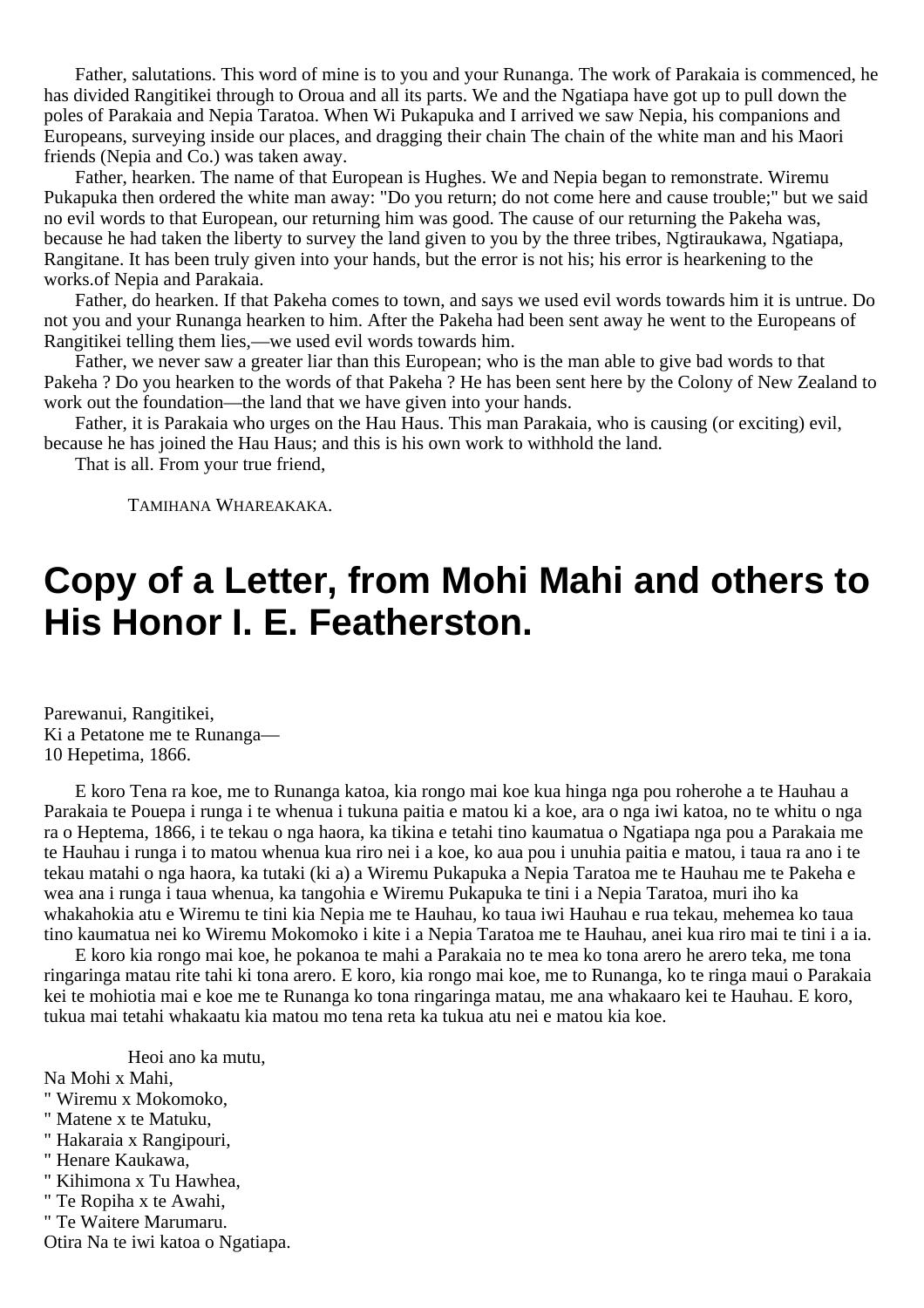# **[Translation.]**

Parewanui, Rangitikei, 10th September, 1866.

### TO DR. FEATHERSTON AND THE RUNANGA—

Father. Salutations to you and your Runanga. Do you hearken, the poles put up by Parakaia and Hau Haus as boundary marks are down upon the land that has been given over quietly by us to you *(i.e.)* by all the Tribes.

On the seventh of September, at the hour of ten, one of the very great men of Ngatiapa went and fetched the poles of Parakaia and Hau Haus on our land, that you now have, those poles were taken out in good order.

On that same day, at the hour of eleven, Wiremu Pukapuka met with Nepia Taratoa, Hau Haus, and European, surveying on that land. Wiremu Pukapuka took away the chain from Nepia Taratoa. Afterwards Wi Pukapuka returned the chain to Nepia and Hau Haus; the number of that Hau Hau tribe are twenty.

Had that great man Wi Mokomoko seen Nepia Taratoa and the Hau Haus, he would have taken the chain away.

Father. Do you hearken. This work of Parakaia is liberty taken of his own accord, because his tongue is a lying tongue, and his right hand is the same.

Father. Do you hearken, and your Runanga. The left hand of Parakaia is known by you and Runanga. His right hand and thoughts are in the Hau Hau. Father, send us some instructions for this letter we now send to you. That is all. Ended.

[Here follow eight signatures.]

But from all the Tribe of Ngatiapa.

## **Copy of a Letter from Aperahama Te Huruhuru to His Honor I. E. Featherston.**

Ohinepuhiawe, 10 Hepetema, 1866. Ki a te Petatone,—

E hoa, tena koe, kia rongo mai koe, kua tae mai ahau ki konei kua rongo ahau kua maunu i a Te Wiremu raua ko Tamihana nga pou a Nepia raua ko te Pakeha, a i pana e raua taua Pakeha—ka tohe ka tohe, katahi ka ki a Te Wiremu mehemea ka tohe koe, ka patua koe e ahau, ka ki hoki a Tamihana me mutu, kaore te Pakeha i rongo tohe tonu te Pakeha ratou ko ana Maori, e puta atu te reta a te pupuri whenua ki a koe kei whakarongo koe ki ta ratou reta—ko ta ratou mahi he whakahe i a korua ko Te Pura me o korua hoa Maori hoki.

Ka mutu,

NA APERAHAMA TE HURUHURU.

# **[Translation.]**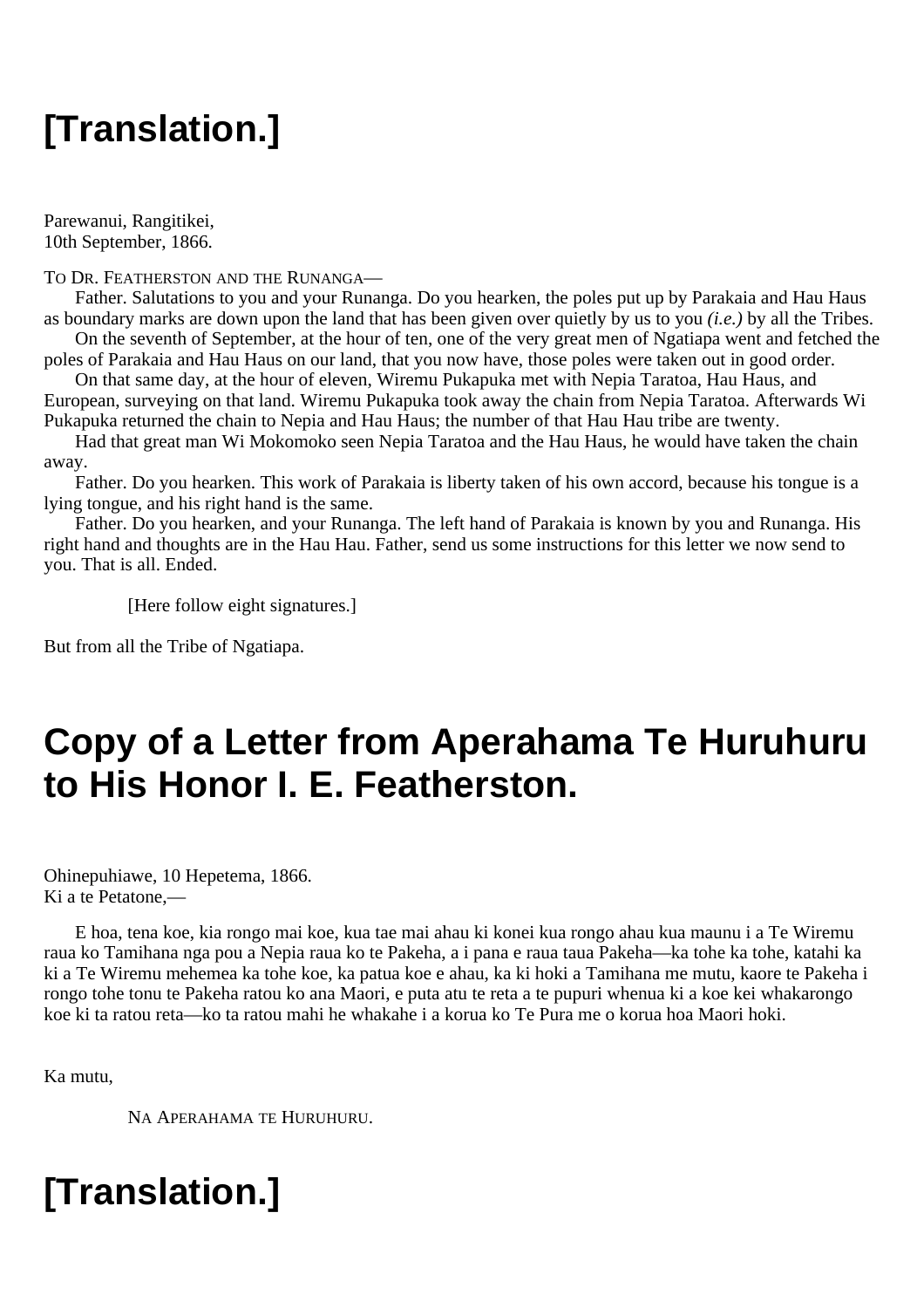To Dr. Featherston,— Ohinepuhiawe, Rangitikei, 10th September, 1866.

Friend! Salutations to you. Do you hearken ? I have arrived here, and I have heard that the poles put up by Nepia and the European have been taken down by Wiremu and Tamihana To Whareakaka, and the European sent away. He persisted and persisted on. At last Wiremu said, "if you still persist I will strike you (or kill)." Tamihana then said, "let it end." The white man would not hear; the white man and Maoris still persisted.

If you should receive a letter from the withholders of land do not heed it: their work is to obstruct yours, Mr. Buller's, and your Maori friends. Ended.

APERAHAMA TE HURUHURU.

## **Copy of a Letter from Rawiri Te Wanui to Major Edwards.**

E hoa e te Erueti,— Otaki, 14 Hepetema, 1866.

Tena koe. Tenei te pukapuka nei ka tukua atu nei kia koe he pukapuka no Rangitikei, mau e tuku atu ki te Kawanatanga, mau e titiro iho ki nga kupu, he pukapuka ki mai ki a matou ko nga pou rohe o to matou whenua i Rangitikei kua unuhia he ahakoa kaore matou e pouri kei te whakawa te tikanga, no te mea e mahi ana ratou i te aroaro o te Ture, me matou hoki e mahi ana i te aroaro o te Ture, ma te Ture e titiro te tika o ta ratou me te he, te tika o ta matou me te he, no te mea kua riro te moni i te kairuri. Heoi ano.

Rawiri Te Wanui, Te Kepa Kerikeri, Rota Tahiwi.

# **[Translation.]**

Friend Edwards,— Otaki, 14th September, 1866.

Salutations to you. Here is this letter now sent to you, a letter from Rangitikei for you to forward to the Government; you will look at the words, it is a letter informing us that the boundary posts of our land at Rangitikei have been drawn out. It is of no consequence, we will not be dark (sad); the decision is with the Court, because they are working in the presence of the law, as also ourselves, we are working in the presence of the law. The law will see (decide) the right or wrong on their part, also the right or wrong on our part, as the money has gone to the surveyor. That is all.

[Here follow three signatures.]

# **Enclosure 24 in No. 1.Copy of a Letter from Mr. Strang to the Hon. the NATIVE MINISTER.**